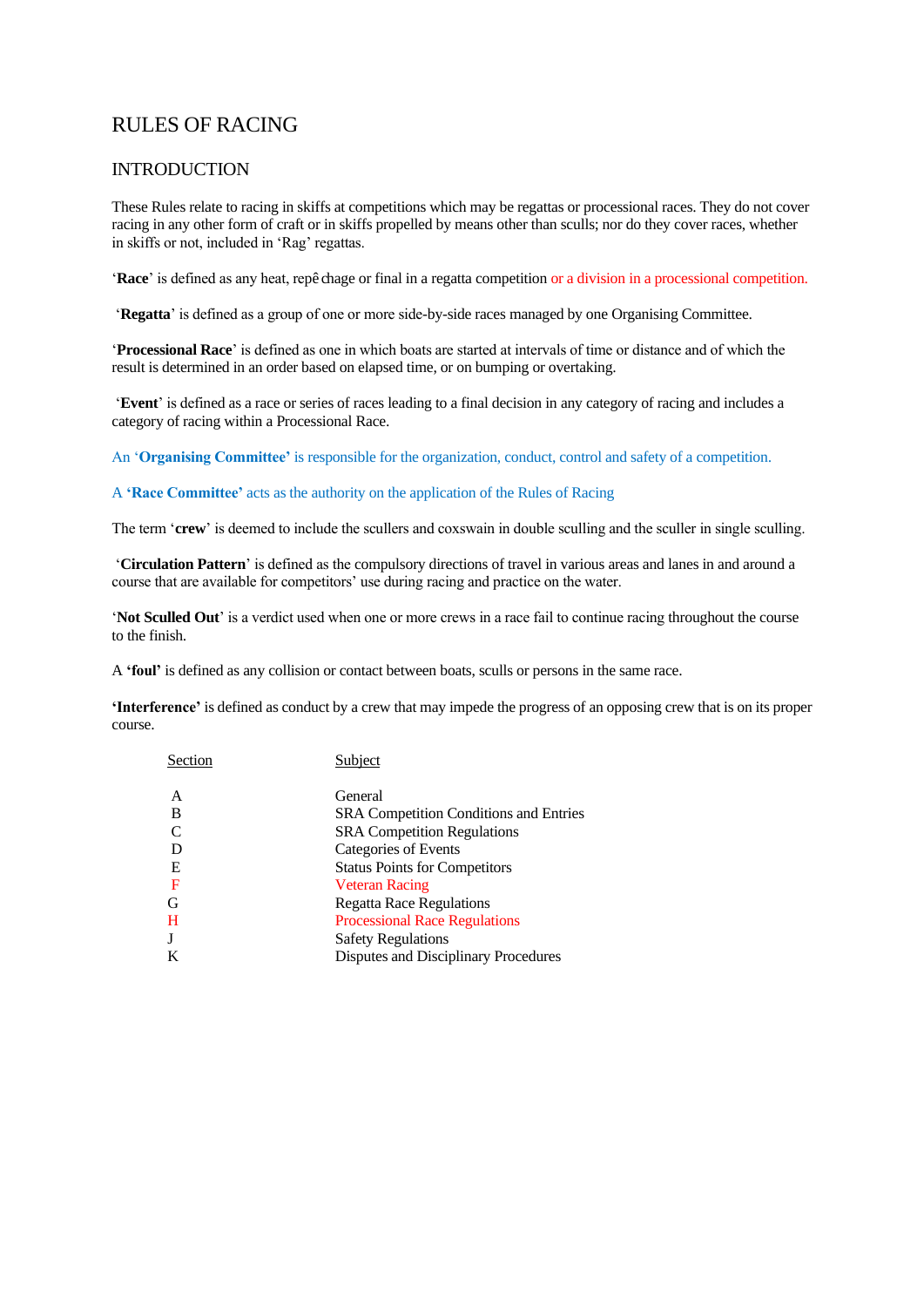### SECTION A - GENERAL

### A1 The Rules of Racing adopted by the SRA shall be observed.

- A2 The responsibility for a competition shall rest with a specific club, regatta committee or with the Skiff Racing Association who shall appoint each year an Organising Committee. The Organizing Committee for Long Distance events must possess local river knowledge
- A3 An Organising Committee shall appoint officials to carry out the duties specified in these Rules. No one shall act as an umpire who is not a qualified SRA umpire, the holder of a valid BR Umpires Licence or an SRA probationary umpire acting under the supervision of a qualified umpire at a regatta. Also, in processional races, probationary umpires are allowed to act as umpires without being under the supervision of a qualified umpire.
- A4 In processional races unqualified persons (race monitors) may additionally act as umpires but without the power to disqualify. Race monitors should be used only if there are not enough qualified or probationary umpires available and should have an adequate knowledge of the rules of the event concerned.
- A5 The competitions shall take place annually upon such date and time and at such location as the organisation responsible for the competition shall decide.
- A6 No competition shall be held under these Rules unless its date, place and conditions have been approved by the Committee of the SRA. The Committee may refuse to approve a date that has not been submitted in accordance with the timetable specified annually by the Committee of the SRA.
- A6 If a competition does not take place on the agreed date, through exceptional or unforeseen circumstances, the Organising Committee may hold it on another date with the approval of the Committee of the SRA.
- A7 The Organising Committee shall forward the results of the racing to the Hon. Secretary of the SRA, or an officer of the SRA delegated to record points, within seven days of the competition. These results shall include, for each event in the programme, the names of the winners and their clubs, the number of entries, and the number of scratchings. The results shall make clear any events that do not qualify for the Ormiston, Junior Pennant or Veteran Pennant competitions. A properly marked-up programme would suffice.
- A8 All questions not specifically covered by these Rules shall be decided by the Organising Committee, which shall take care to ensure that no breach of them arises from the imposition of local conditions.

## EXPLANATORY NOTES AND COMMENTS

- *A6 The SRA Committee maintains a five-year competition calendar on a rolling basis, a copy of which is sent to all affiliated clubs and regattas. If any club or regatta requires changes to its programme, it is essential that the Hon. Secretary be informed of such before the autumn Committee meeting when, to enable adequate publicity to be given, the calendar for the ensuing year is confirmed.*
- *A7 To expedite the approval of a new date, the Committee may empower the Hon. Secretary to give approval if he or she considers the new date will not raise any problems.*
- *A8 If an Organising Committee decides to impose special conditions, whether connected with qualifications for entry or affecting the conduct of a race, care should be taken to include the particulars both in the entry form and in the programme.*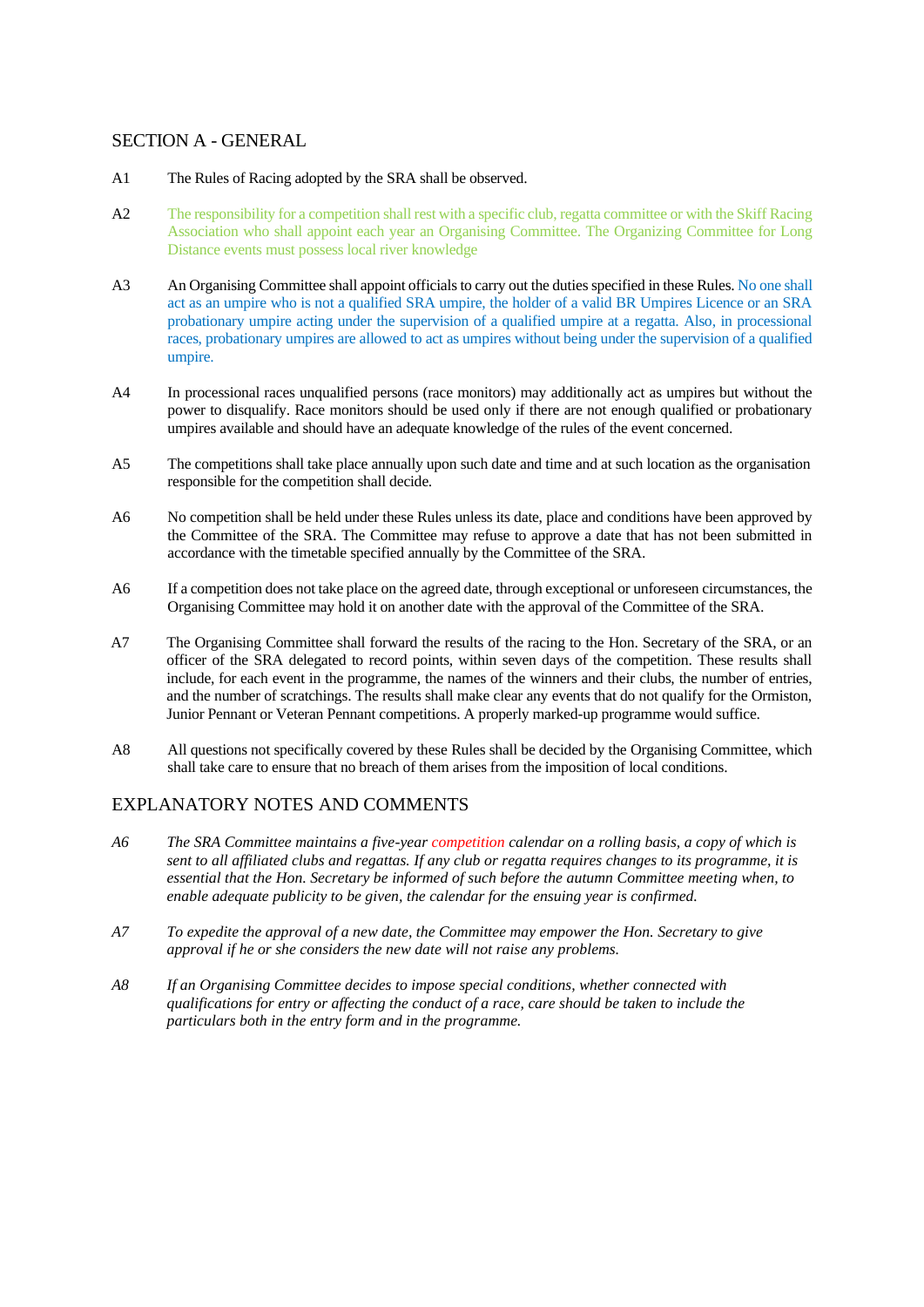### SECTION B - SRA COMPETITION CONDITIONS AND ENTRIES

### **Notice**

- B1 Notice of a regatta or processional race shall include:
	- (a) Place, date and time of the competition
	- (b) The categories of events.
	- (c) Special restrictions or conditions, whether or not affecting classification of competitors.
	- (d) The amount of the entry fees as determined each year by the Organising Committee
	- (e) The length and location of the course.
	- (f) The date and time at which entries close.
	- (g) The address for entries and correspondence.
	- (h) A statement that the competition is to be held in accordance with the Rules of the SRA

A copy of the notice of the event shall be forwarded to the Hon. Secretary of the SRA simultaneously with the distribution to clubs.

- B2 The entry form for a competition shall require
	- (a) The name of the club entering.
	- (b) The names of the competitors, set out in the order of sculling, beginning with bow, who shall be designated 'Number 1'.
	- (c) Where appropriate, the date of birth and weight of competitors.

The following form of certificate shall appear on the entry form:

'I certify that all competitors named and any substitutes who may be introduced are/will be members of this club, or of the clubs shown against their names, and are eligible to compete in the events for which they are entered.'

#### **Entries**

- B3 Entries shall be accepted from crews comprising members of clubs affiliated to the SRA. A crew need not all be members of the same club.
- B4 An entry shall not be valid unless the entry form has been duly completed and signed.
- B5 No person shall be entered more than once for the same event at a competition.
- B6 Entry fees shall be remitted with each entry.
- B7 The latest time for the receipt of entries shall be decided each year by the Organising Committee. Entries shall close at least three clear days before the date of the competition.
- B8 No official of the Organising Committee shall divulge any entry, or report the state of the entry list, until such list is closed.
- B9 An Organising Committee may investigate any questionable entry and may return or annul an entry at any time without giving a reason
- B10 If only one crew is entered for any regatta event, the Organising Committee shall cancel the event and refund the entry fee, or, if the crew involved agrees, they may transfer the entry to a handicapped event or another event for which the crew is eligible. This Rule shall not apply to a Skiff Championship event. If the event is a category of racing within a processional race, the Organising Committee shall not refund the entry fee but may, if the crew involved agrees, transfer it to another category of racing for which it is eligible.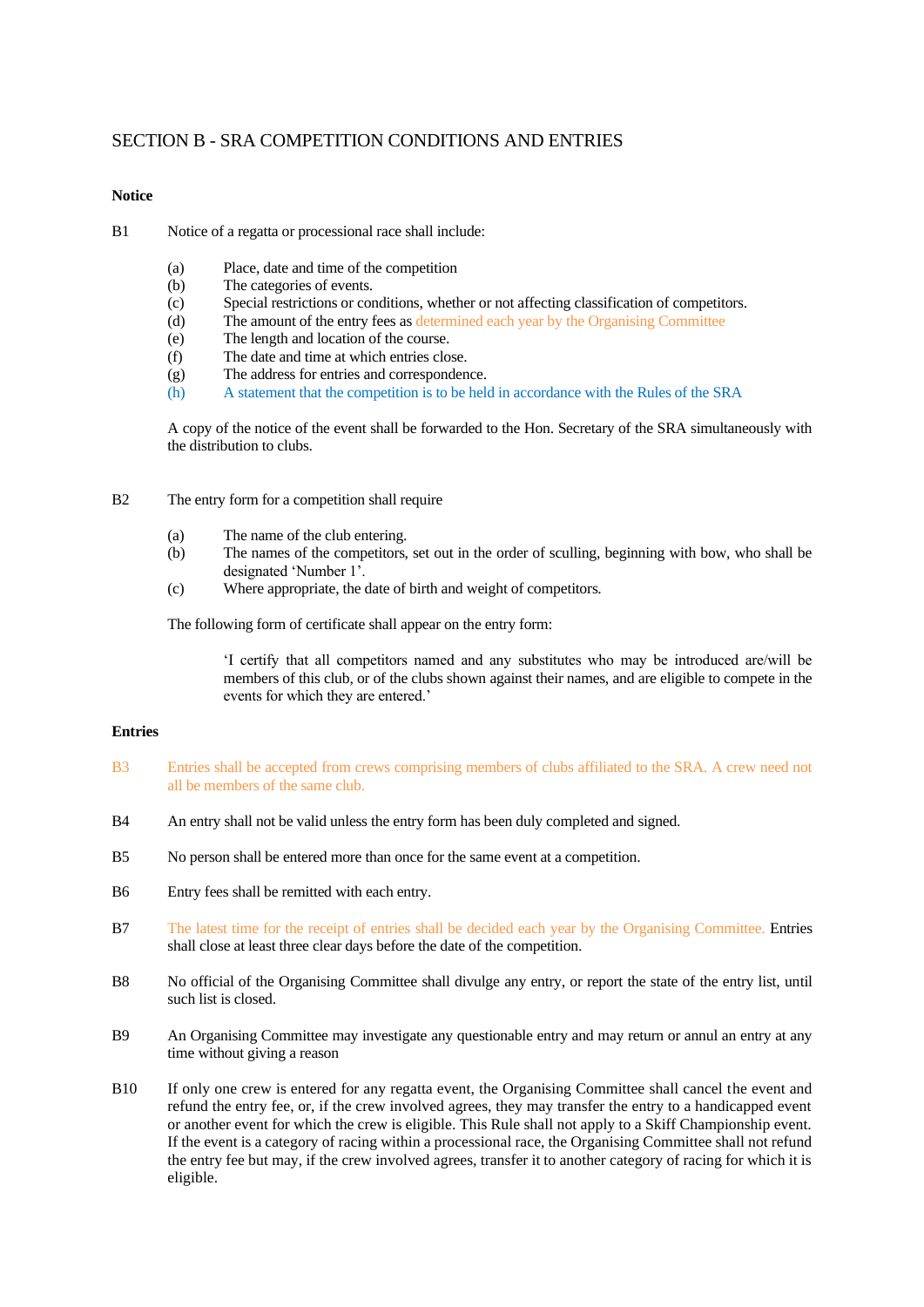B11 No later than three days before the competition, the Organising Committee shall send a listing of each competitor's first race time to the representative of the competitor's club. Competitors should be instructed to be present and ready to boat 20 minutes before their race time. For processional races the start order by division may be sent, and competitors should be given the time of any pre-race briefing

### **Changes**

- B12 The Organising Committee may, if notified at least 30 minutes before the official race time, permit a substitute to take the place of any one sculler of a doubles crew named in the entry provided that neither the substitute nor the original crew member has already raced in the event. The substitute need not be a member of the club of the original crew member.
- B13 When a coxswain is not available, a person whose name has not been entered and who has not already coxed or sculled in the event may, with the consent of the Organising Committee, act as a coxswain. The name of the replacement coxswain must be notified to the Organising Committee at least 30 minutes before the official start time of the crew's first race.
- B14 The Organising Committee may permit a crew that has already raced to race with a replacement cox if the original cox becomes unavailable through exceptional and unforeseen circumstances and provided the Racing Committee and remaining competitors in the event are in agreement. This will not apply to processional races.

### **Prizes**

B15 A crew must scull the course in order to be eligible for a prize or points.

If all but one crew withdraw from an event without competing the award of any status or competition points to the remaining crew is as defined in the rules of the competition. [E3, Ormiston 4.1 (b). Junior Pennant, Veteran Pennant].

- B16 If a crew competes and then withdraws from an event, it is deemed to have competed in the event.
- B17 Objections to the qualifications of a competitor shall be made to the secretary of the regatta or processional event and confirmed in writing as soon as possible. The Organising Committee may withhold or withdraw prizes until the outcome of any investigation is announced.
- B18 Prizes for processional races may be presented to the winner(s) of the event, and to the winners of sections in which a minimum of three crews, or at the discretion of the organizers two crews, have entered, but the event winner may not also receive a prize as a section winner.

### EXPLANATORY NOTES AND COMMENTS

*B2 It is advisable to require as a condition of entry that entry fees shall accompany the entry, and that entries by telephone shall be confirmed on the proper entry form by a specified time. Entries by fax or E-mail are acceptable. Action under Rule B9 against competitors failing to comply would be appropriate.*

*The Rule does not debar composite crews, competing under the titles of their clubs, provided that the entry form is duly completed. The entry in such cases must be made by an officer of one of the clubs concerned. The names of all the clubs must be included in the title under which the crew will race*.

- *B10 See note for B15 for all outcomes*
- *B11 This Rule is designed to ensure that clubs have adequate notice of times of racing to enable them to plan accordingly in the interest of competitors.*
- *B13 A coxswain who is not a member of the club or clubs of the remainder of the crew may be used, but the crew then forfeits any right to gain Ormiston, Veteran Pennant or Junior Pennant points*.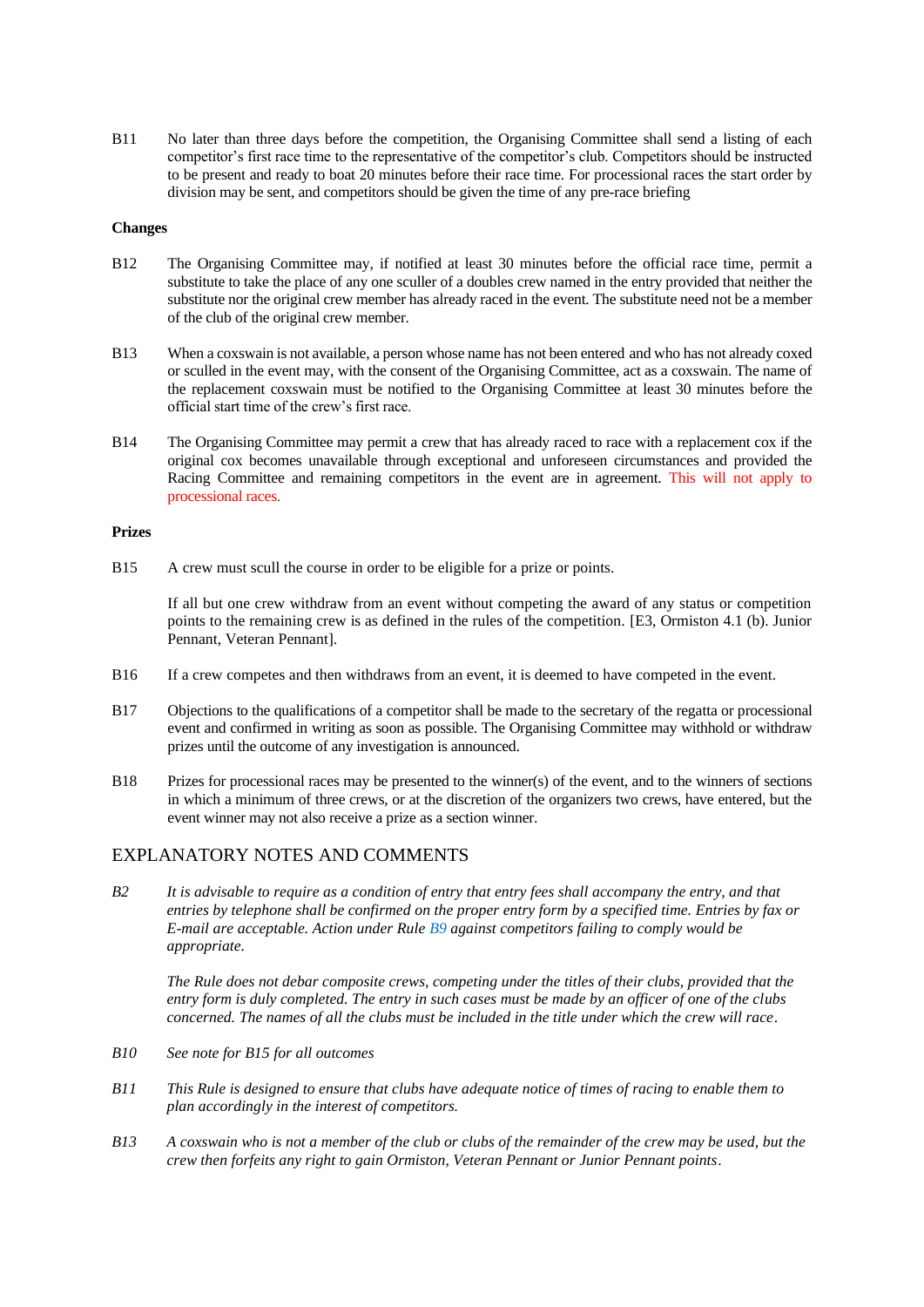*B15 If a crew is the only competitor in a final, the following four scenarios illustrate the outcomes according to different circumstances* 

*1 There is only one entrant - the race is cancelled or the entrant transferred to another event*

*2 There are more entrants than one, but all but one withdraw before racing - the competitor may row over for a prize, but earns no point in any competition*

*3 There are more than two entrants and a crew competes in and wins a heat, but its opposition (having a bye or winning a heat) withdraws before final - the remaining competitor wins prize, earns points and does not have to row the course again* 

*4 There are more than two entrants and a crew has a bye to final, but winner of the other heat withdraws - the remaining competitor has to row over to win a prize and earn points*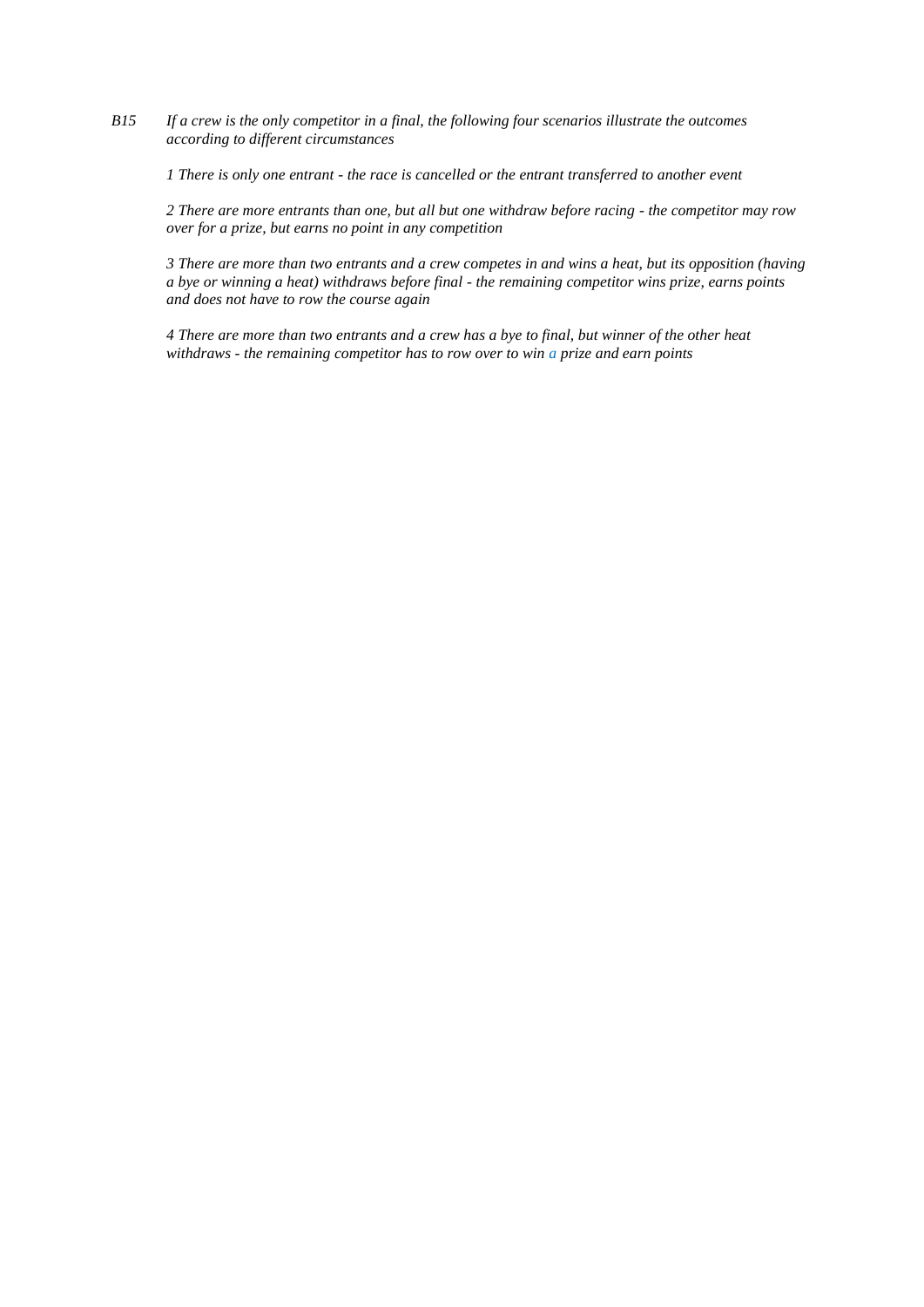## SECTION C – SRA COMPETITION REGULATIONS

### **Trophies**

- C1 An Organising Committee shall not offer any form of money or value prize without obtaining the prior written authority of the Hon. Secretary of the SRA. Any club or regatta offering such a prize without prior approval shall be liable to be penalized, and such prize, if awarded, shall be returned forthwith. Clubs, regattas or competitors giving, offering or accepting any unauthorized money or value prize from any source shall be liable to suspension from the SRA or from competition as appropriate.
- C2 Trophies shall be deemed to be awarded to the successful competitors unless specified otherwise.

### **Boats**

- C3 The design, dimensions and construction of skiffs shall be as specified by the SRA under the section entitled 'Construction and Dimensions of Racing Skiffs and Sculls'. The skiffs used for a race shall each have bow, centre and stern burden boards and locking stretchers. Double skiffs used for racing shall each have a rudder. Straps on locking stretchers, and strung tholes shall not be obligatory in processional races.
- C4 The foregoing requirements shall not preclude the use of skiffs in processional races whose leading dimensions may exceed those currently approved by the SRA but which otherwise conform to those requirements
- C5 Races shall take place in matched skiffs, except
	- (a) for processional races,
	- (b) in exceptional circumstances when the Organising Committee may allow unmatched skiffs.
- C6 No competitor shall make use of any substance capable of modifying the natural properties of water.

#### **Competitors**

- C7 Women may not compete in men's events or vice versa except as coxswains.
- C8 Every competitor shall wear complete clothing. Scullers shall wear a sleeved jersey which shall show the racing colours of the club they represent.

### **Race Committee**

- C9 The Organising Committee shall appoint a Race Committee of three qualified umpires and shall nominate a chairman from among them who shall be responsible to the Organising Committee for the applications of the Rules of Racing at the competition.
- C10 The Race Committee shall determine any matters arising in connection with the racing that may not be covered by these Rules.
- C11 The race umpire is responsible for the conduct and outcome of the race. The Race Committee shall take any decisions on the conduct of racing that are not in the province of an umpire, and shall hear any protests or complaints to or from the Organising Committee.

#### **Programme**

- C12. The Organising Committee shall provide a programme for competitors and officials, listing the officials, the crews, the schedule of events and the specific competition rules.
- C13 An Organising Committee shall state in its programme that the competition is to be held in accordance with the Rules of the SRA.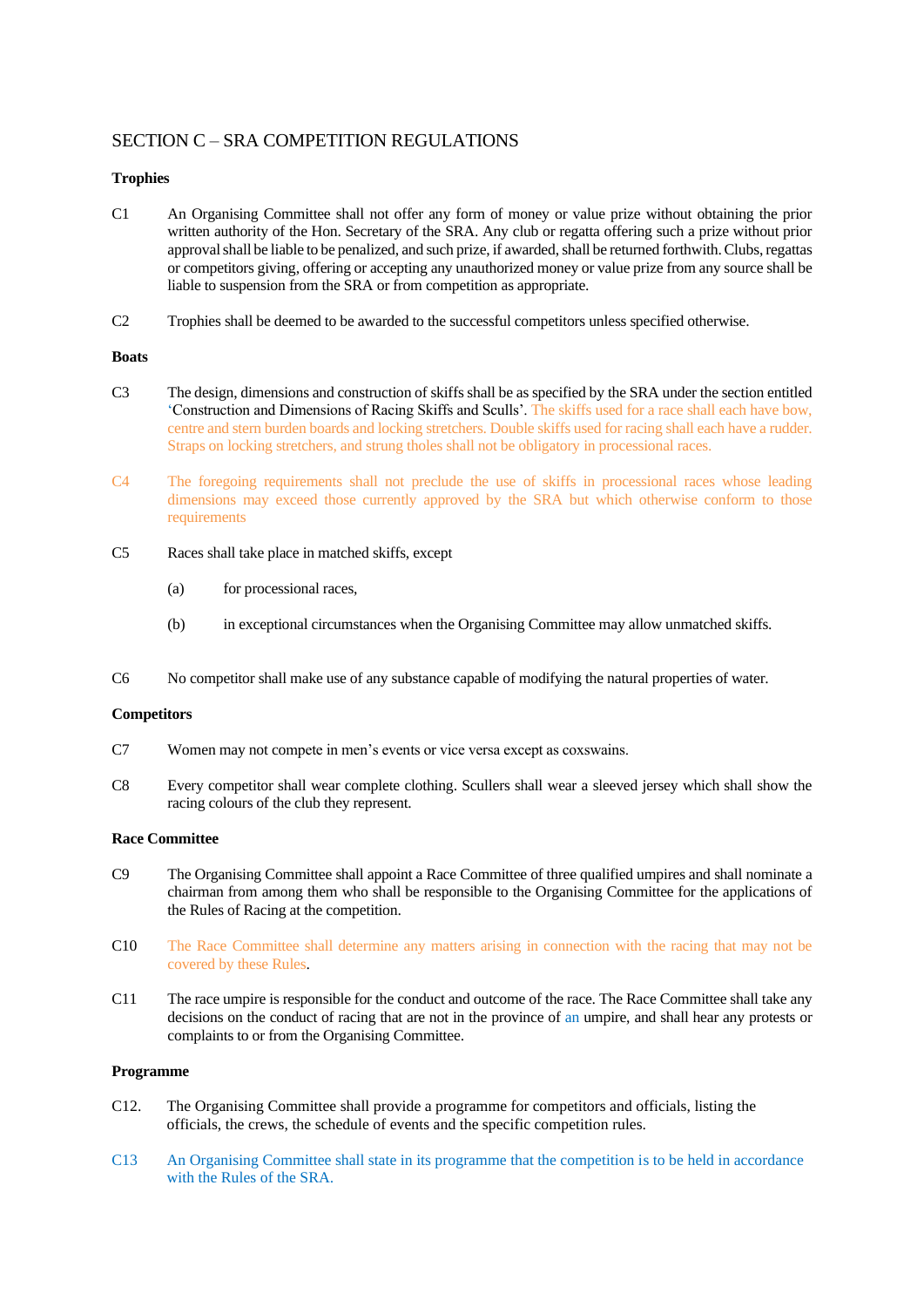- C14 A regatta programme shall contain the handicaps for crews in Veteran and other handicapped events.
- C15 A processional race programme shall include, the specific course rules and order of sculling in each division.
- C16 The Organising Committee shall provide to relevant parties any changes or corrections to programme information that may arise during the course of the regatta.
- C17 The Organising Committee must take every effort to ensure that the competition does not incur unwarranted delays or overruns
- C18 The Organising Committee shall appoint a suitably qualified person or persons as Raft Marshall who shall:
	- (a) supervise the crews' embarking and disembarking points with full regard to safety.
	- (b) ensure that all relevant Rules are observed including the following
		- (1) the construction and serviceability of boats
		- (2) the matching of boats
		- (3) the composition and dress of crews,
		- (4) Weight rules appertaining to the carrying of dead-weight by coxswains, and to Lightweights.
	- (c) ensure that crews know the circulation pattern and their station before proceeding to the start.

The Raft Marshall shall endeavour to ensure that the race schedule is adhered to by effective management of boats and crews.

## EXPLANATORY NOTES AND COMMENTS

- *C2 Organising Committees should obtain receipts for trophies, specifying the items (such as plinth, lid, cases, and keys) which accompany them, and include instructions for their return. The receipts should also include an undertaking by the recipient to be responsible for their safe custody and return, and the name and address for correspondence. An Organising Committee may, however, decide to retain its trophies after presentation to the winners*
- *C8 Article 3 of the SRA Constitution refers.*
- *C9 The Race Committee shall act as the authority on the application of the Rules of Racing and should be ready to advise on any aspect of the running of the competition where the Rules have an impact, or where there is any need to consider safety or 'fair conditions' for racing. During the competition, the Race Committee should always be available to any umpire for support and advice, and to receive suggestions for the improvement of the conditions for racing. The Race Committee's powers include:*
	- *(a) Suspension of racing for safety reasons under Rule J7.*
	- *(b) Alterations to the course following changes to stream or wind.*
	- *(c) Action, as the representatives of the Organising Committee, of disciplinary measures under Rules K8 and K10.*

*The race umpire is responsible for the race, and his verdict cannot be overturned. However, in hearing a protest taken to the organizers, the Race Committee may draw the attention of the race umpire to facts, circumstances and consequences of which he may not have been fully aware; the umpire may then reconsider his verdict if he believes this to be appropriate.*

*C14 If there are any missing or incorrect handicaps encountered in the programme during racing, it is the responsibility of the Organising Committee to calculate them*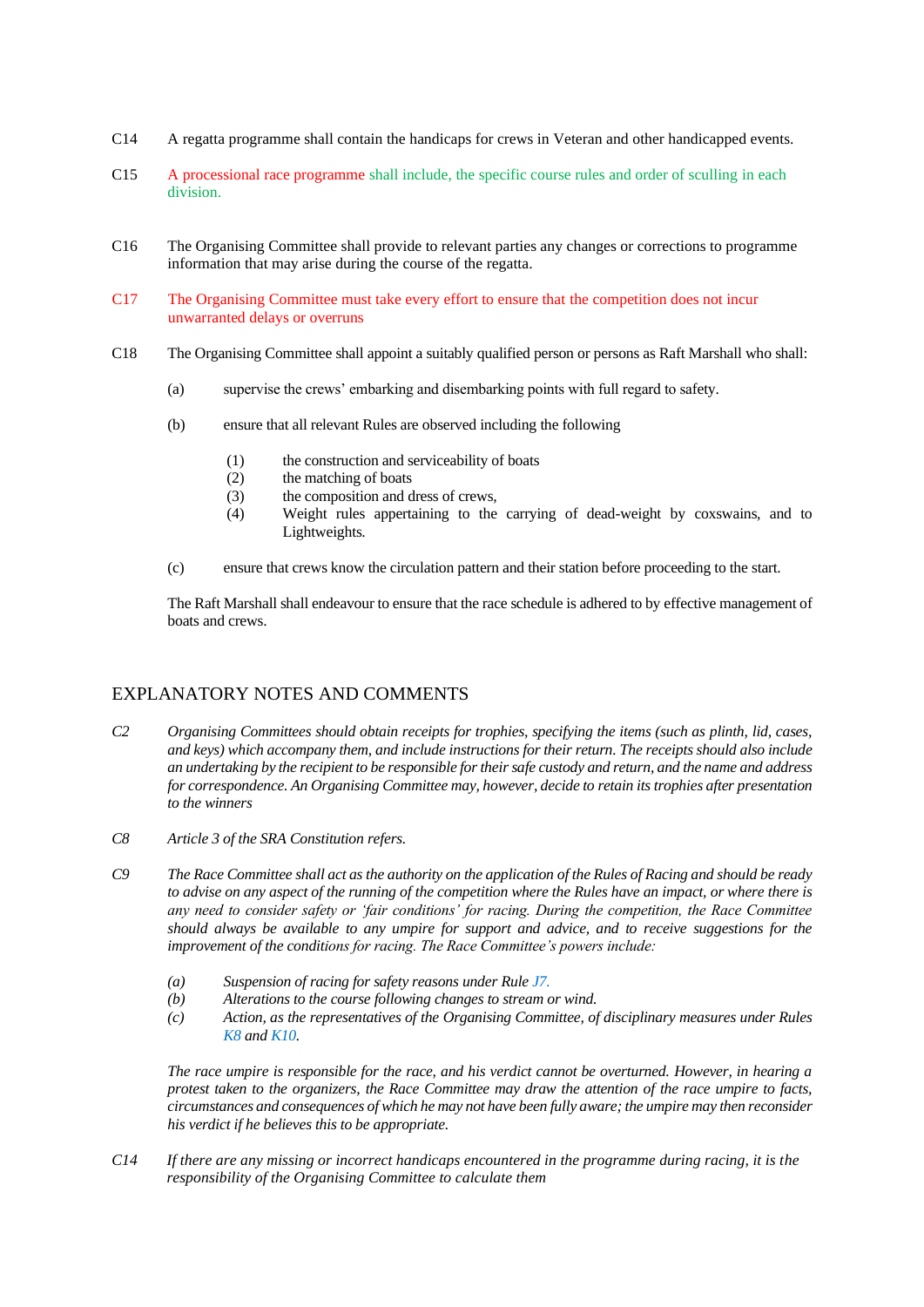- *C17 Guidance on preventing unwarranted regatta delays or overruns is provided on the Skiff Racing Association document "Minimising the Risk of SRA Regatta Time Overruns".*
- *C18. The Organising Committee must ensure that a suitable weighing machine is provided.*

*The Raft Marshall may mark the boats with the colour of their station.*

*The Raft Marshall may remind competitors that under G17, a race may be started without reference to absentees, and should notify the Umpire if a crew is wilfully absent at the time the race is due to start.*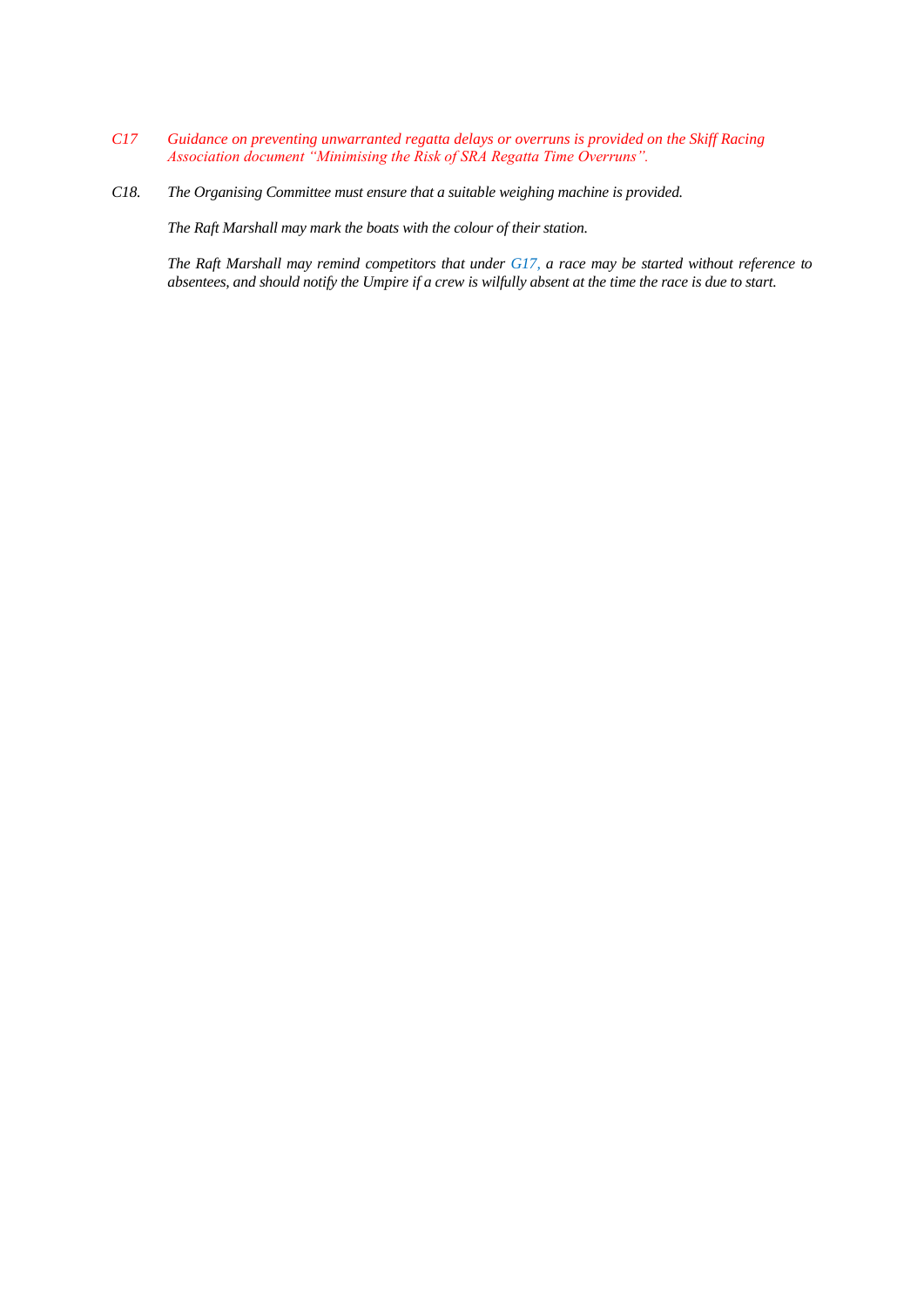### SECTION D – CATEGORIES OF EVENTS

### **General**

- D1 Oualification under these Rules is independent for single sculling, double sculling, and mixed-double sculling.
- D2 An Open event shall be one for which any competitor eligible under the general conditions and the qualifications for that particular event may enter.
- D3 A Closed event shall be any one of the following, and shall not be subject to these Rules other than Rule D1:
	- (a) Private matches arranged solely by agreement among the clubs or competitors concerned.
	- (b) Events open only to members of one club.
	- (c) Invitation events, i.e. events restricted to competitors specified by the organizers.
- D4 Each doubles crew shall include a coxswain. There is no classification of coxswains and they shall sit on the coxswain's thwart.

The minimum weight for coxswains shall be 50 kg,

Coxswains who weigh less than 50 kg shall carry dead-weight to make up the deficiency, and this shall be carried beneath the coxswain's thwart.

Coxswains shall be weighed before their first race in the clothing they expect to wear in the event, inclusive of any buoyancy aid.

D5 An Organising committee may transfer to another event of appropriate category a crew whose classification changes between the date of entry and the beginning of the event. If the crew does not wish to accept the transfer, the entry fee shall be refunded.

#### **Status Events**

. .

D6 A Status event is an open event the winning of which may affect a competitor's points status, and is any open event other than those defined in Rule D12. A competitor's status points shall relate to those held at the beginning of a regatta

There are five levels of status events

- (a) Senior
- (b) Higher
- (c) Intermediate
- (d) Novice
- (e) Entrant
- D7 Senior events are open to any sculler.
- D8 Higher events are open to scullers whose number of status points is less than 12, or to double scullers whose combined number of status points is less than 24.
- D9 Intermediate events are open to scullers whose number of status points is less than 8, or to double scullers whose combined number of status points is less than 16.
- D10 Novice events are open to single scullers whose number of status points is less than 4, or to double scullers whose combined number of status points is less than 8.
- D11 Entrant events are open to scullers who have zero status points unless they have achieved a total of 8 or more points in other categories.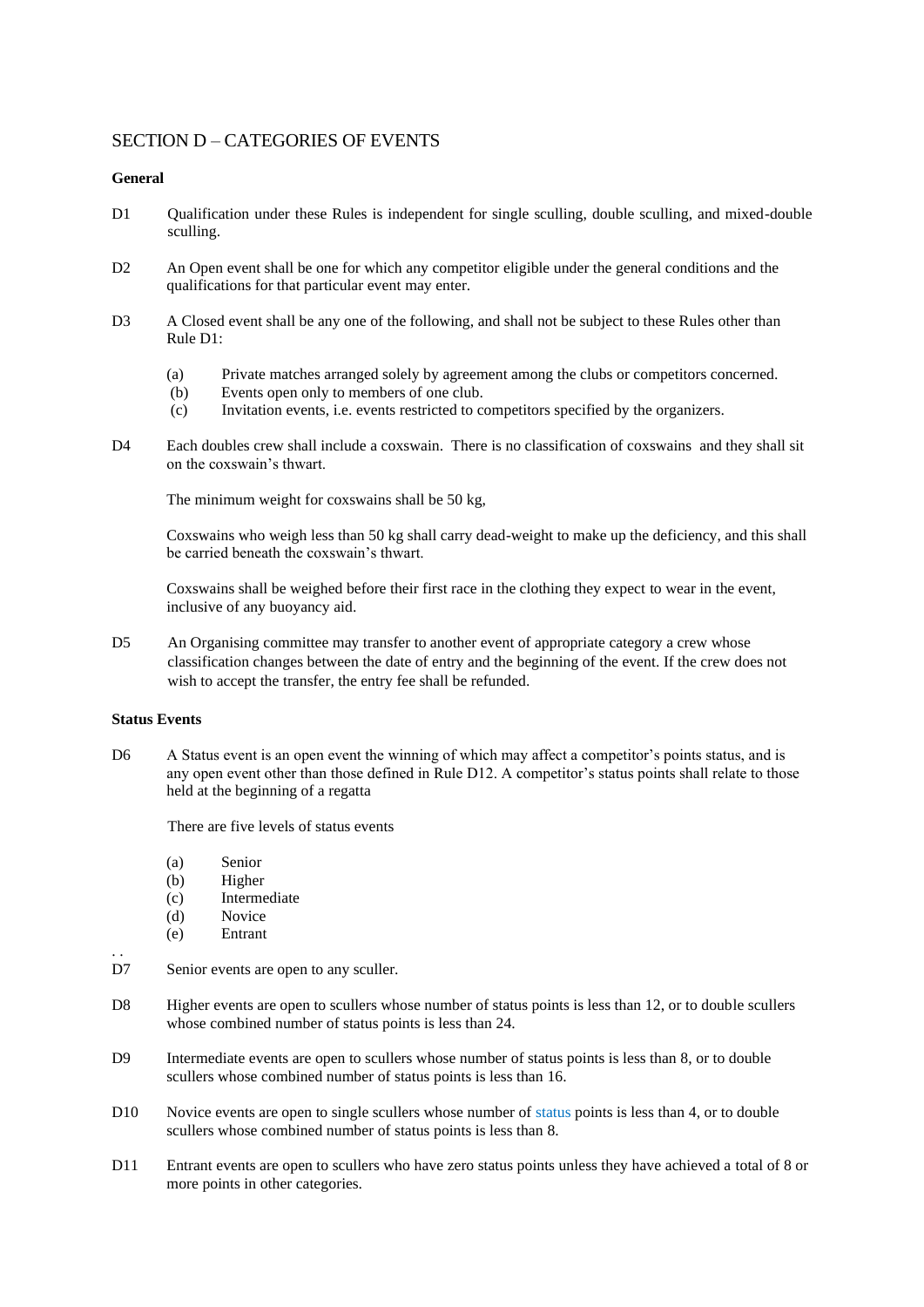#### **Non-Status Events**

D12 Non-Status events are open events and shall be:

- (a) Veteran events.
- (b) Restricted Veteran events
- (c) Junior events
- (d) Handicap events
- (e) Lightweight events
- (f) The Tiny and Nancy Knight races
- (g) Relay events
- (h) Events in which the competitors are allocated to crews by the organizers
- (i) Events specifically advertised as 'Non-Status', and other events held under special conditions, subject to previous approval in each case by the Hon. Secretary of the SRA

The winning of non-status events does not add to a competitor's status points except that a win in an event under items (a) to (f) will affect a competitor's qualification for Entrant events (see Section E2 (b))

D13 Veteran events are open to any sculler who has attained the age of 40 years before 1st January of the current year and has not won a Senior status event in that event category in the current year. It is mandatory for the year of birth to be inserted on the entry form. (See the Section F entitled 'Veteran Racing'.)

Novice Veteran events are open to any sculler meeting the veteran age criteria who has less than 4 status points.

- D14 Restricted Veteran events are processional events open to Veteran scullers and crews having an age or combined age above the minimum limits defined in or derived from Rule D13. It is mandatory for the year of birth to be inserted on the entry form. (See the Section F entitled 'Veteran Racing')
- D15 Junior events are open to competitors aged 12 or over and under 18 on the day of racing. It is mandatory for the full date of birth to be inserted on the entry form
- D16 Handicap events are open to all scullers, the handicap being based on the status points of crews. Handicaps will be based on the average status points in a boat subtracted from 13 and converted to seconds.

If the course is 500 metres or less, the handicap difference shall be reduced by one second for every full five seconds difference between the handicaps of the two crews.

D17 Lightweight events are open to scullers whose weight does not exceed 72.5 kg (men) or 59 kg (women). The average weight of a doubles crew (excluding coxswain) shall not exceed 70 kg (men), 63.5 kg (mixed), or 57 kg (women). Lightweight competitors shall be weighed wearing their racing kit (Rule C8) before their first race of the regatta.

### EXPLANATORY NOTES AND COMMENTS

- *D4 It is not necessary to weigh coxswains about whose weight there can be no reasonable doubt.*
- *D11 For example a competitor who has achieved 8 points in a Doubles category may not compete as an Entrant in a Singles event, even if they have zero points in Singles events*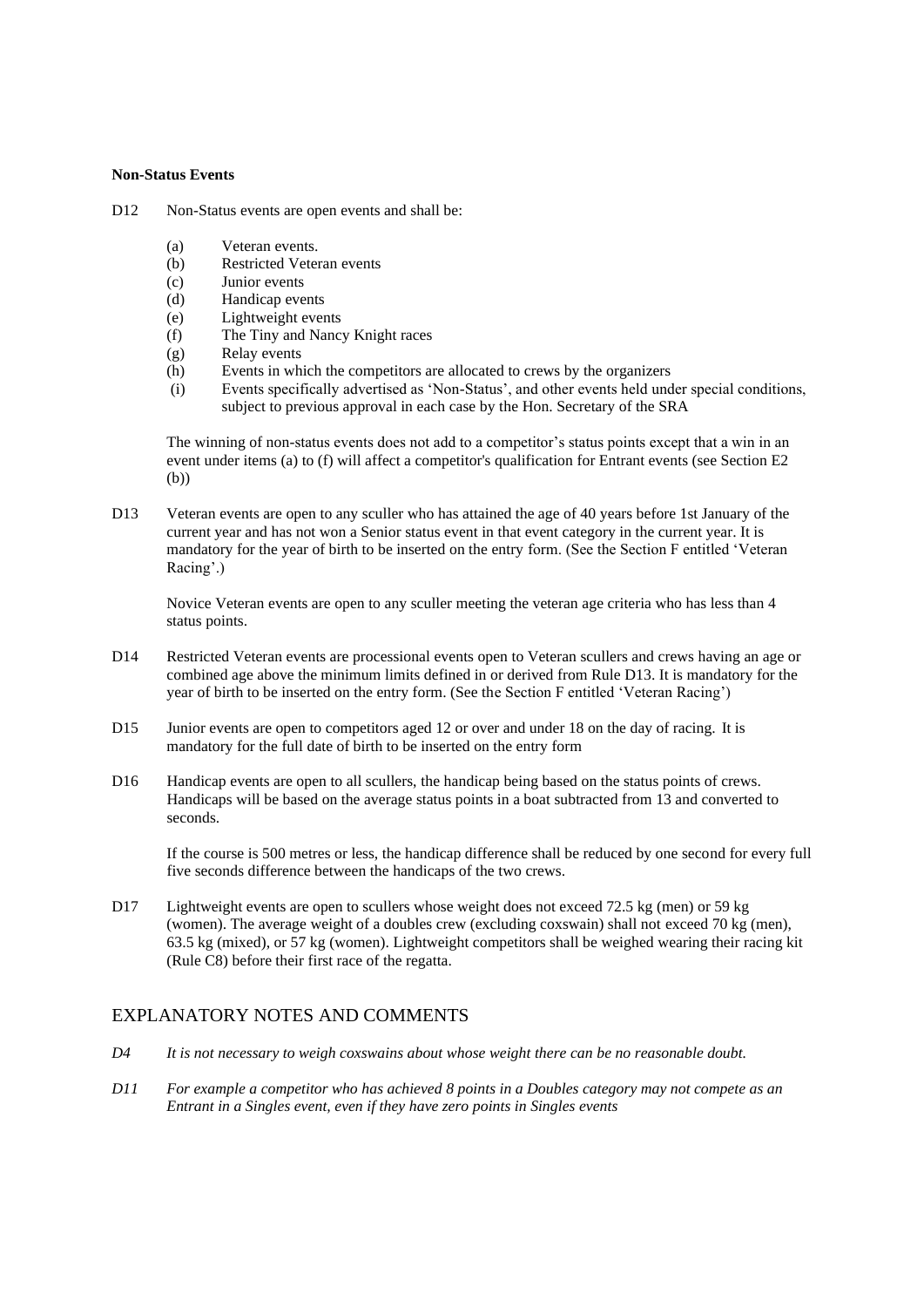### SECTION E – STATUS POINTS FOR COMPETITORS

- E1 The acquisition of status points is independent for single sculling, double sculling, and mixed-double sculling. [D1]
- E2 A sculler begins with zero status points, with the exceptions that
	- (a) a sculler who has won a BR event during the previous 10 years automatically begins with five points.
	- (b) a sculler who has only won a BR event more than 10 years previously, or any non-status skiffing event under section D12. (a) to (f) - ie a Veteran, Junior, Handicap, Lightweight or Tiny/Nancy Knight event - will automatically begin with one point
- E3 Scullers are awarded a point for a win in a status event in which two or more crews compete, unless they already have 13 points.
- E4 A sculler winning a Skiff Championship event attains 13 status points in the category of that event.
- E5 Changes to points shall take effect at the end of the day's racing.

## EXPLANATORY NOTES AND COMMENTS

*E2 In order to adjust the points when the non-qualifying rule was removed in 2010, the following conversions were agreed:* 

| Old            | New                                          | Old  | <b>New</b> |
|----------------|----------------------------------------------|------|------------|
| 0              | 0 or 1 depending on eligibility for entrant. |      |            |
| 0.33           |                                              | 4.33 | 9          |
| 0.66           |                                              | 4.66 | O,         |
|                |                                              |      | 10         |
| 1.33           |                                              | 5.33 | 10         |
| 1.66           |                                              | 5.66 | 10         |
| $\overline{c}$ |                                              | 6    | 11         |
| 2.33           | n                                            | 6.33 | 11         |
| 2.66           |                                              | 6.66 | 11         |
| 3              |                                              |      | 12         |
| 3.33           | 8                                            | 7.33 | 12         |
| 3.66           |                                              | 7.66 | 12         |
| 4              |                                              | 8    | 13         |

*In order to assimilate scullers into the new mixed-double classification, the following ruling was made at a Committee meeting held on 8th June 1983.* 

*'A sculler's existing doubles status on 1st January 1983 will be the status level that a sculler assimilates into the new mixed-double classification. It is irrelevant whether the sculler has 1 or 2 Junior-Senior wins to his credit, the sculler concerned starts at Junior- Senior level and is entitled to win his full quota of Junior-Senior wins before becoming a Senior.' Converting this to the points system, the number of points allocated are as follows*

*STATUS OF SCULLER IN DOUBLES AT 1st JANUARY 1983 STATUS POINTS*

| Senior win           | 13 points |
|----------------------|-----------|
| Senior no wins       | 13 points |
| 3 Junior-Senior wins | 12 points |
| 2 Junior-Senior wins | 11 points |
| 1 Junior-Senior win  | 10 points |
| 1 Junior win         | 7 points  |
| No Junior wins       | 5 points  |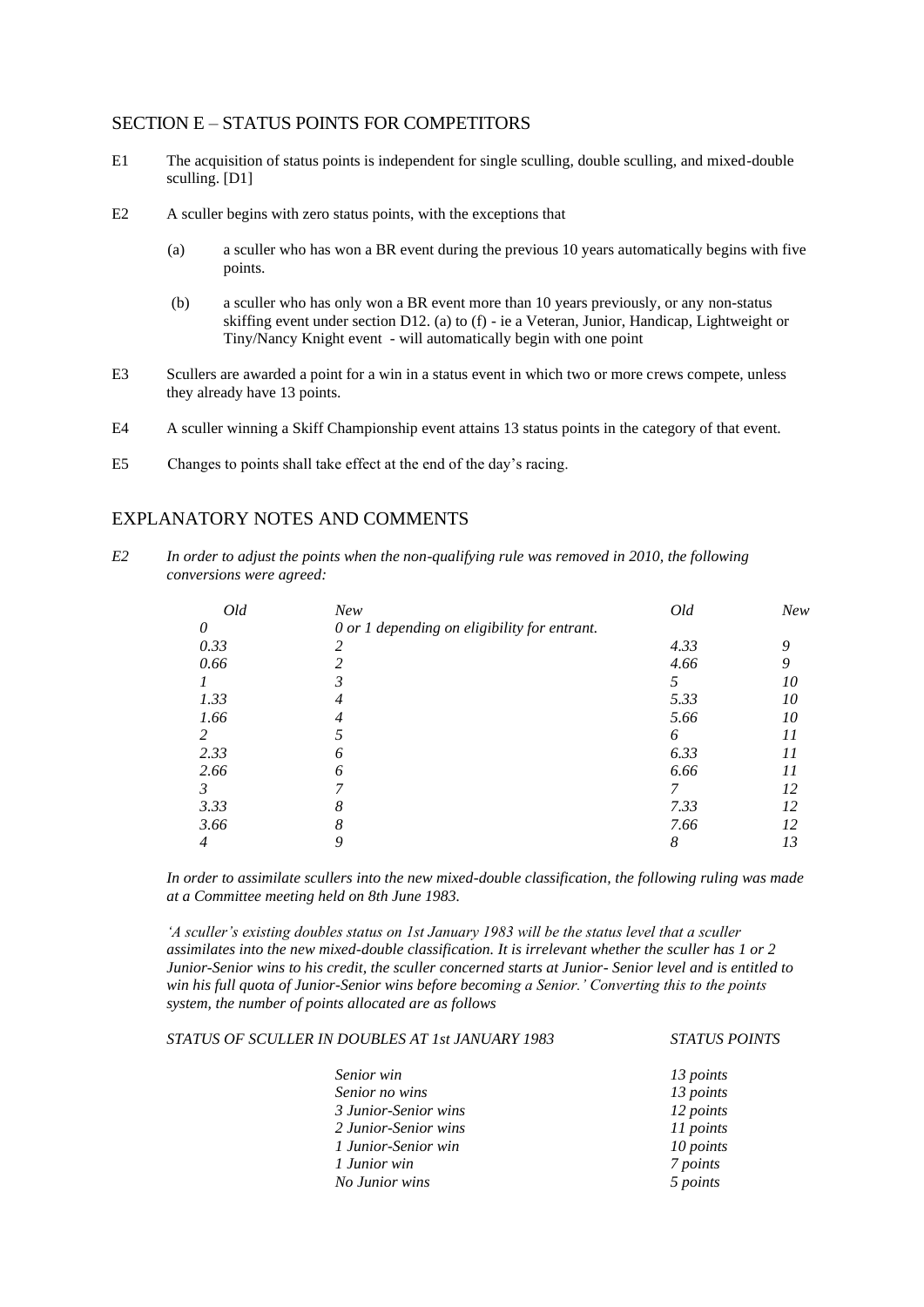*Anyone who, pre-January 2010, had reached Senior status but had not won at that level, will regress by one full status point, thus bringing them back to Higher level*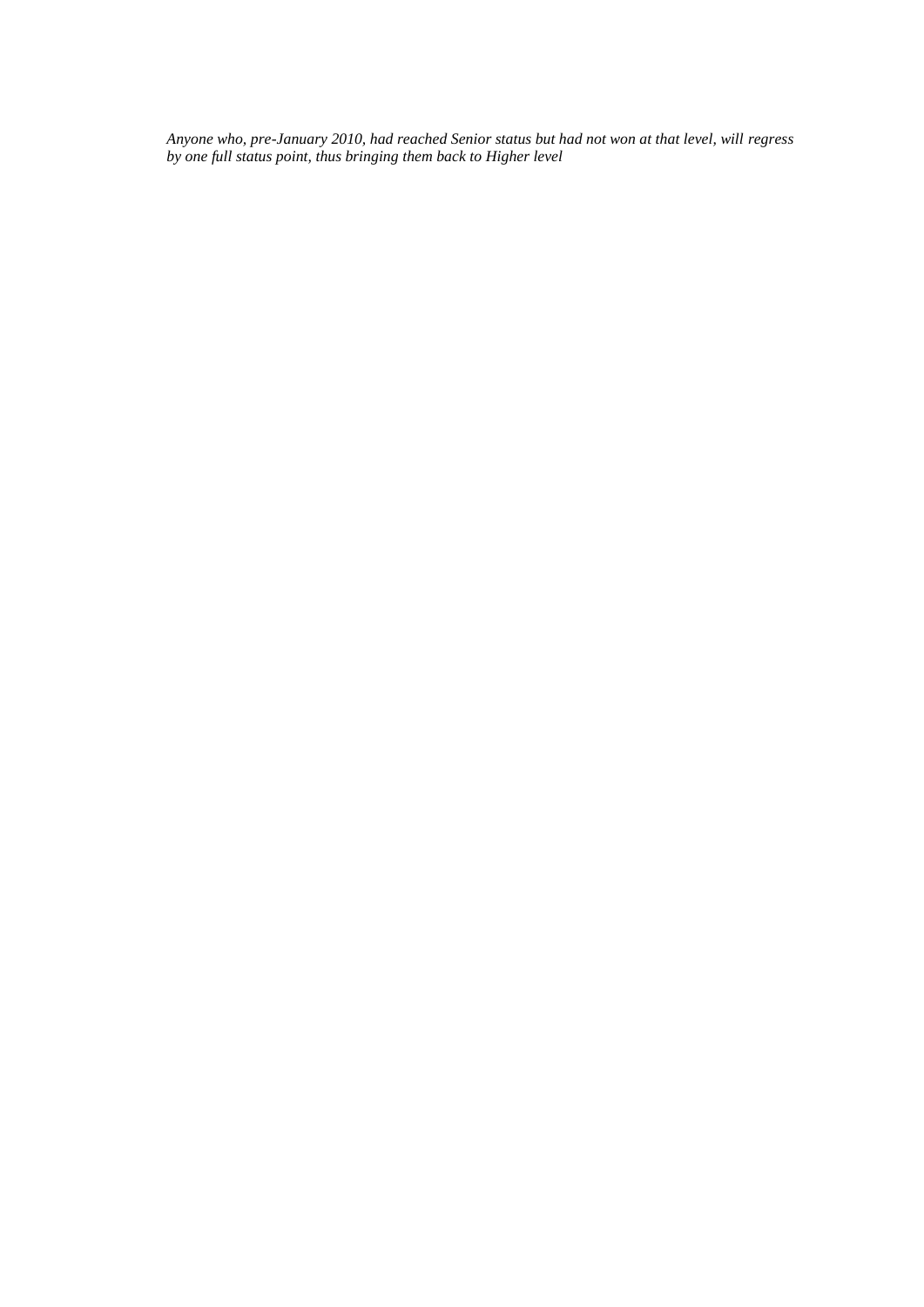### SECTION F – VETERAN RACING

### **General**

- F1. A Veteran sculler is one who has attained the age of 40 years before the 1st January of the current year.
- F2. A Veteran sculler after having won a Senior status event, whether qualifying or not, and whether in single, double, or mixed-double skiffs, shall not enter a Veteran event in that category for the rest of that season.
- F3 Veteran events shall be raced over the full course

### **Regatta handicaps**

- F4. Veteran scullers and crews shall receive a handicap each year according to the sculler's age, or ages, at the 1st January of that year.
- F5 Course lengths at regattas range from just over 300 metres up to 800 metres. There are two sets of handicaps provided according to course length. The two bands are for 300-500M and 501-800M and are based on each median course lengths of 400M and 650M. A handicap is given for each age between 40 and 90 in each band.
- F6 A Veteran sculler's given handicap shall be reduced by 2 seconds for every win in non-processional Veteran events and may become negative if the reduction exceeds the age handicap. The adjusted handicap shall apply to all types of event
- F7 For Singles events, the sculler's individual handicap as adjusted from that given in the table shall be used. For Doubles events, the individual handicaps of the two scullers as adjusted from those given in the table shall be averaged. Averages shall be rounded up.
- F8 Scullers with a reduced handicap shall, at the start of the next following season, revert to a handicap based only on age.
- F9 A Veteran Records Recorder shall be appointed each year by the SRA Committee and shall be responsible for keeping a register of Veteran scullers' year of birth and regatta wins.
- F10 A Veteran sculler must register with the Recorder his or her year of birth, either directly or by including it on a regatta entry form. An unregistered entry, or a regatta entry made without including the birth year, shall be listed as 'Scratch' less any handicap reduction applicable. An incorrect submission of the competitor's age or year of birth shall be considered to be misrepresentation and is liable to result in disqualification. Regatta secretaries must refer to the Recorder for Veteran scullers' regatta wins, and confirm ages. The calculated handicaps must be printed in regatta programmes.
- F11 Novice Veteran events shall be subject to the normal Veteran Rules for handicapping, but the reduction in handicap following a win shall not apply if the sculler enters a normal Veteran event.
- F12 A sculler who wins any normal Veteran event in a particular category of boat, shall not, for the rest of that season, compete in non-processional Novice Veteran events in the same category of boat.

### **Processional races**

F12 In processional events only, a 'Restricted' classification of Veteran scullers may be used in addition to, or in place of, the 'Open' classification given in Rule F1. To qualify for a Restricted Veteran event in single skiffs, a sculler must have attained the age of 50 years before 1st January of the current year. To qualify for a Restricted Veteran event in double skiffs, both scullers must be Veterans and their combined age must be at least 100 years before 1st January of the current year. Further similar Restricted classifications may be used with the age of a single sculler advancing by increments of 10 years and the combined age of a doubles crew by 20 years.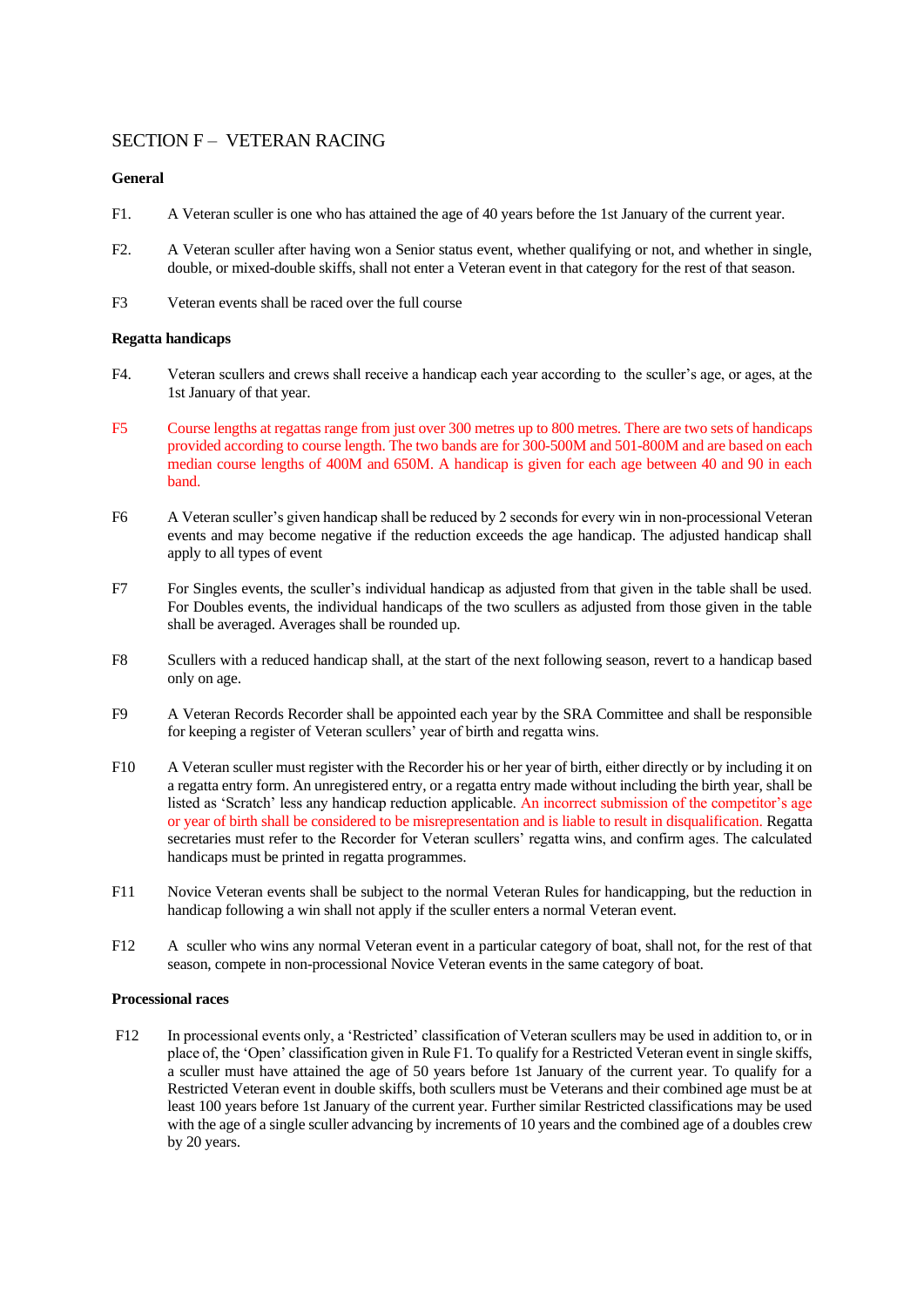### EXPLANATORY NOTES AND COMMENTS

*F6 For example, if a double crew consists of one sculler with an age of 70 and the other with an age of 59, then the handicap to be applied for a 600m race shall be*  $(17 + 6)/2 = 12$ *. If both scullers have won two races, the handicap to be applied shall be (13+2)/2 = 8. If the younger sculler only has won two races, the handicap to be applied shall be (17 + 2)/2 = 10.*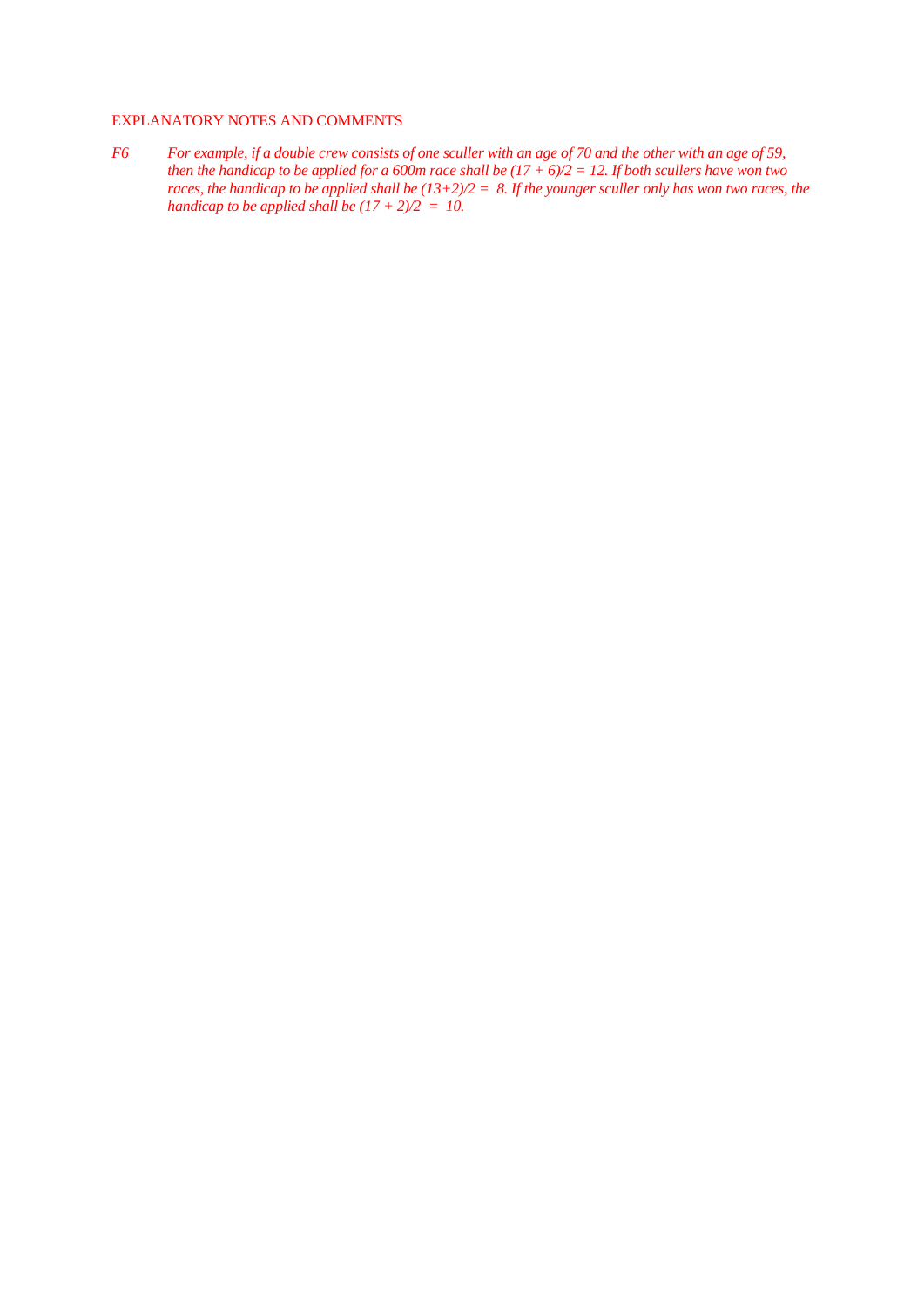The individual handicaps in seconds by non-processional course length are as follows.

| 300-500 M |                |          | 501-800 M      |
|-----------|----------------|----------|----------------|
| Age       | Handicap       | Age      | Handicap       |
| 40        | 0              | 40       | 0              |
| 41        | 0              | 41       | 0              |
| 42        | 0              | 42       | 0              |
| 43        | 0              | 43       | 0              |
| 44        | 0              | 44       | 0              |
| 45        | 0              | 45       | 0              |
| 46        | 0              | 46       | 1              |
|           | 0              | 47       | $\mathbf 1$    |
| 47        |                |          |                |
| 48        | 0              | 48       | $\mathbf 1$    |
| 49        | 0              | 49       | $\mathbf 1$    |
| 50        | $\mathbf 1$    | 50       | $\overline{2}$ |
| 51        | 1              | 51       | $\overline{2}$ |
| 52        | 1              | 52       | $\overline{2}$ |
| 53        | $\overline{2}$ | 53       | 3              |
| 54        | $\overline{c}$ | 54       | 3              |
| 55        | $\overline{2}$ | 55       | 3              |
| 56        | 3              | 56       | 4              |
| 57        | 3              | 57       | 4              |
| 58        | 4              | 58       | 5              |
| 59        | 4              | 59       | 6              |
| 60        | 5              | 60       | 7              |
| 61        | 5              | 61       | 8              |
| 62        | 6              | 62       | 9              |
| 63        | 6              | 63       | 10             |
| 64        | 7              | 64       | 11             |
| 65        | 7              | 65       | 12             |
| 66        | 8              | 66       | 13             |
| 67        | 8              | 67       | 14             |
| 68        | 9              | 68       | 15             |
|           |                |          |                |
| 69        | 10             | 69       | 16             |
| 70        | 11             | 70       | 17             |
| 71        | 12             | 71       | 19             |
| 72        | 13             | 72       | 21             |
| 73        | 14             | 73       | 23             |
| 74        | 16             | 74       | 24             |
| 75        | 17             | 75       | 26             |
| 76        | 18             | 76       | 28             |
| 77        | 19             | 77       | 30             |
| 78        | 20             | 78       | 32             |
| 79        | 22             | 79       | 34             |
| 80        | 24             | 80       | 36             |
| 81        | 26             | 81       | 39             |
| 82        | 28             | 82       | 42             |
| 83        | 30             | 83       | 45             |
| 84        | 32             | 84       | 48             |
| 85        | 34             | 85       | 51             |
| 86        | 36             | 86       | 54             |
| 87        | 38             | 87       | 57             |
| 88        |                |          |                |
|           |                |          |                |
| 89        | 40<br>42       | 88<br>89 | 60<br>63       |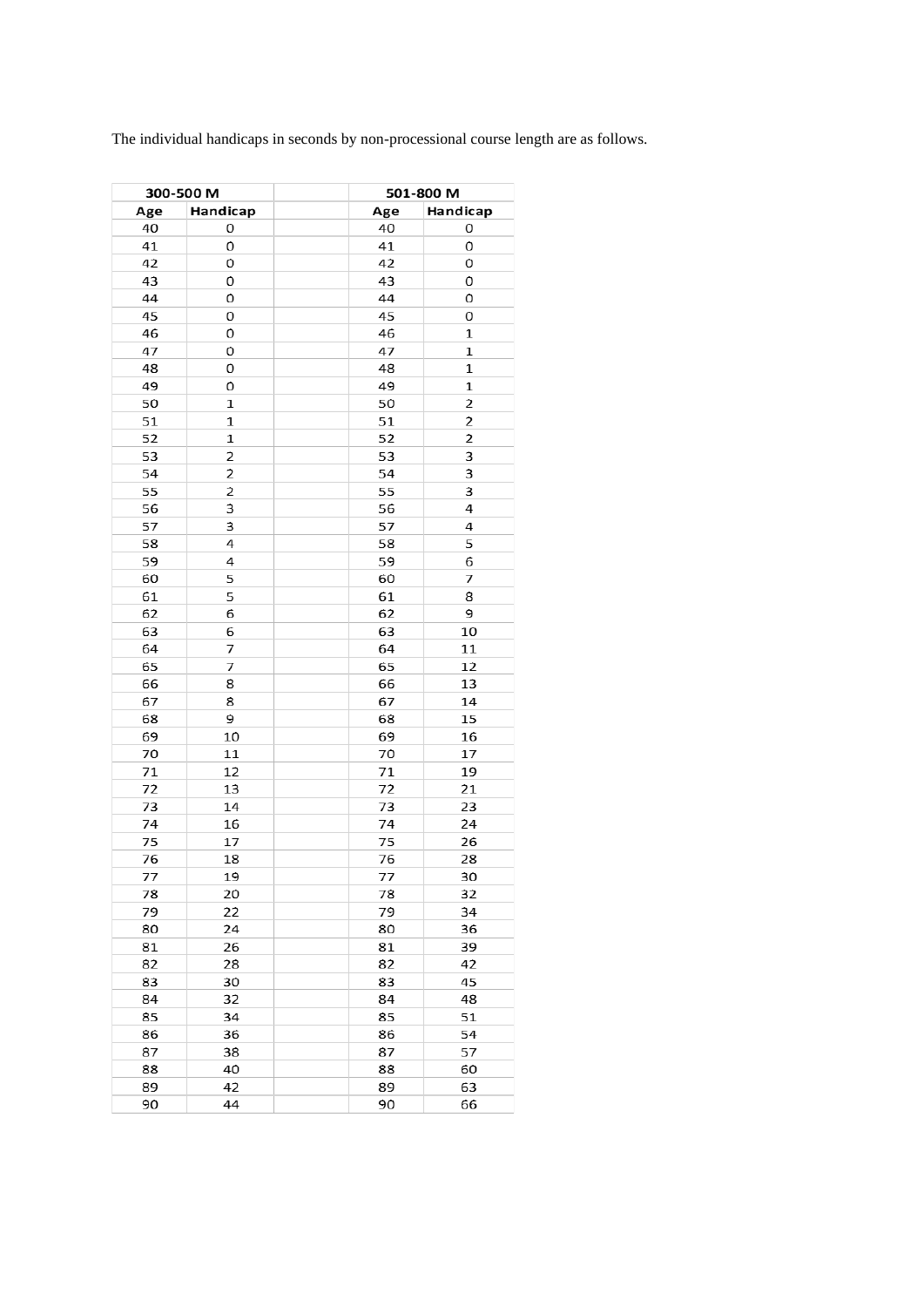## SECTION G – REGATTA RACE REGULATIONS

### **General**

- G1 These Regulations shall be so applied as to ensure that all competitors race under fair conditions, but considerations of safety shall take precedence at all times.
- G2 Each crew shall be assigned a lane or station, which shall be the crew's designated water for the duration of the race.
- G3 A boat's proper course shall be defined as that which it must follow from start to finish while remaining on its own water on the prescribed course.
- G4 A race will normally be umpired by a single umpire in a launch, but may alternatively be umpired from the bank by a succession of umpires.

### **Umpires**

- G5 Umpires shall be appointed by the Organising Committee to be responsible for the conduct of each race or for the conduct of a group of races through a section of the course (bank umpiring).
- G6 A probationary umpire may act as a race or bank umpire if under the supervision of a qualified umpire, but the latter shall have ultimate responsibility for the conduct of the race or part of the race.
- G7 Starters and aligners may be appointed to start or assist with the start, and they shall be umpires or probationary umpires under supervision, but the race umpire may act as starter.
- G8 Race and bank umpires, starters, and aligners shall each be provided with a red flag, a white flag and a megaphone (electric if possible) or loud-speaker equipment, and a regatta programme.
- G9 A launch used for umpiring shall be so constructed as to enable umpires to carry out their duties properly.
- G10 If the race is umpired from the bank,
	- (a) Adequate communications between umpires shall be provided
	- (b) Umpires should also wear distinguishing armbands and be provided with a position from which they can clearly see each race in the portions of the course for which they are responsible, and as far as possible be seen by the competitors.
	- (c) Umpires shall be located at distances that allow any warning to be heard by the competitors whilst under their jurisdiction.
	- (d) A co-ordinating umpire shall be available to overhear all communication between umpires and to be in communication with the judge.
	- (e) All decisions shall be taken by the umpires and shall be given to the judge by the co-ordinating umpire.
- G11 Before starting duties, umpires must thoroughly familiarize themselves with the course, obtaining any necessary information about local conditions and instructions issued by the Organising Committee.
- G12 Umpires shall from time to time during the regatta inspect the course or portion of the course for which they are responsible and take appropriate remedial action where necessary.

### **Before the Start**

G13 Crews proceeding to the start shall not violate the circulation pattern, and, must keep a distance from the course, leaving clear room for the possibility of racing crews straying from the course.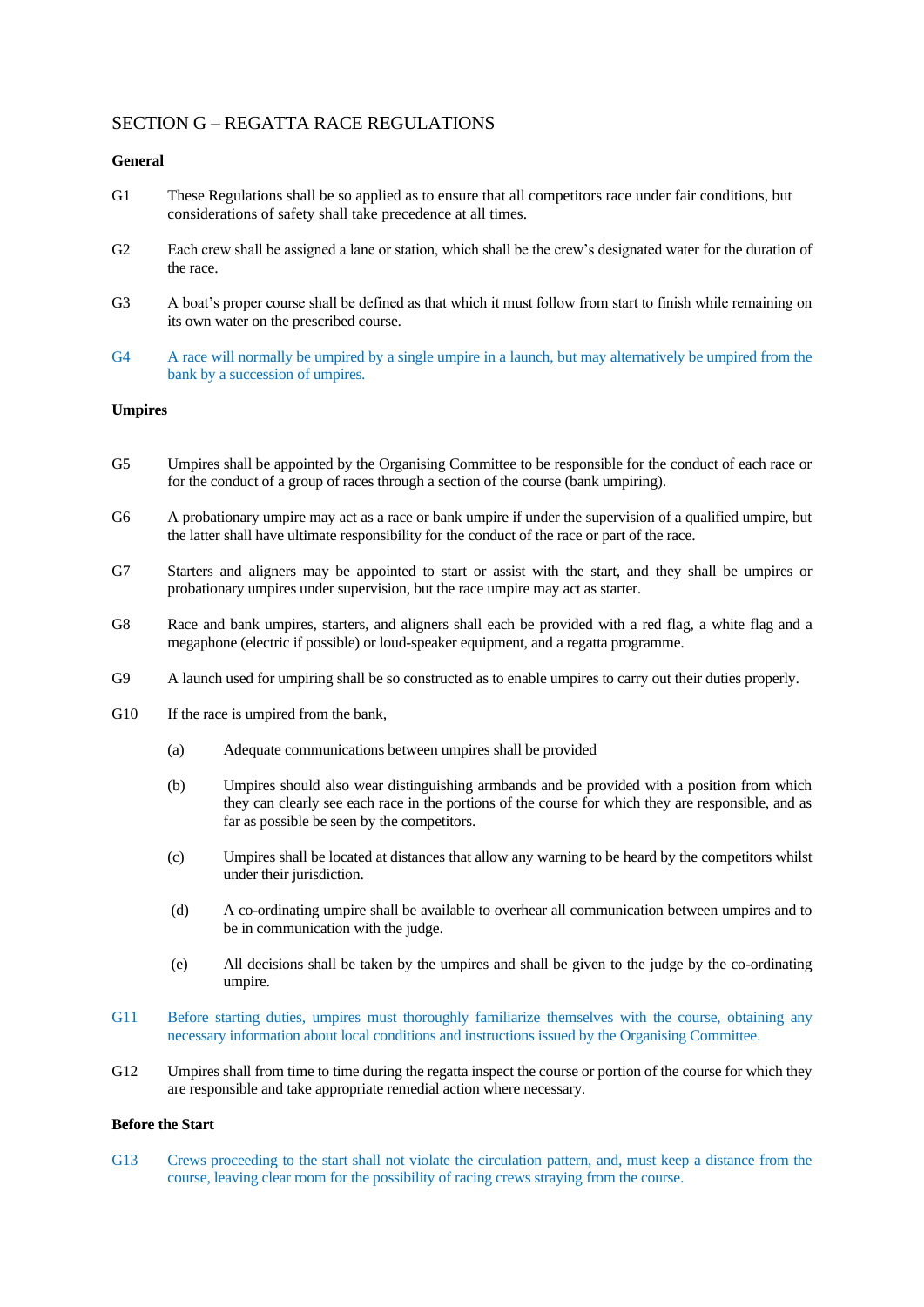- G14 Crews must give precedence in the navigation channel to other river users going about their business and pleasure
- G15 Any crew that violates Rules G13 and G14 or is observed executing a dangerous manoeuvre, may be awarded an Official Warning. This penalty may be awarded by any officiating umpire and should be notified immediately to the start for application in the next race for the crew involved.
- G16 A crew shall be at the start two minutes before the time of the race.
- G17 The start may take place without reference to absentees.
- G18 Any crew arriving late at the start and permitted to race may incur a penalty of one Official Warning at the discretion of the umpire and/or starter.
- G19 If there is only one crew in a race, the Organising Committee shall decide whether the crew shall be required to scull over the course in a race other than a final.

### **The Start**

G20 The umpire, starter or aligner shall prepare the crews for the start with a minimum of delay.

An aligner, if provided, shall indicate that the crews are aligned by raising a white flag.

G21 When the crews are at their starting positions the starter or umpire shall announce any Official Warnings that may have been given against any crews in the race, as awarded under Rule G15 or G18.

The umpire shall then name the crews and tell them how they will be addressed during the race.

(a) The starting and timing procedure for non-handicapped events shall then be as follows:

The starter shall say 'Get ready',

If an aligner is present, the starter shall check that the aligner has raised the white flag before giving the 'Attention' command.

The starter shall say 'Attention', at which time he shall slowly and deliberately raise the red flag

The starter shall then lower the flag quickly to one side with the command 'Go'.

(b) The starting and timing procedures for handicap races (including veteran) shall be as follows:

The starter shall declare the handicaps to be applied and explain the starting method, and ensure that any stake-boat persons know the order of starting.

The starter shall then conduct a normal start but at the word 'Go' only the crew(s) with the greatest handicap will start.

After the first 'Go' the starter shall, using a stopwatch, count the handicap time up from zero in whole seconds ending with the word 'Go' when the second crew(s) will start, and continue thus until all crews have started. The red flag shall be raised and dropped for each start.

For example, in a three-crew race where the second and third crews have, respectively, a 5 second and 9 second handicap relative to the first crew, the starter shall say 'Go, one, two, three, four, Go, six, seven, eight, Go'. The counting shall be made audible to all crews involved, and the crews remaining at the start after the first 'Go' shall maintain themselves in a state of readiness for subsequent starts.

The elapsed time of the winning crew shall be the time from the first 'Go' to the finish less any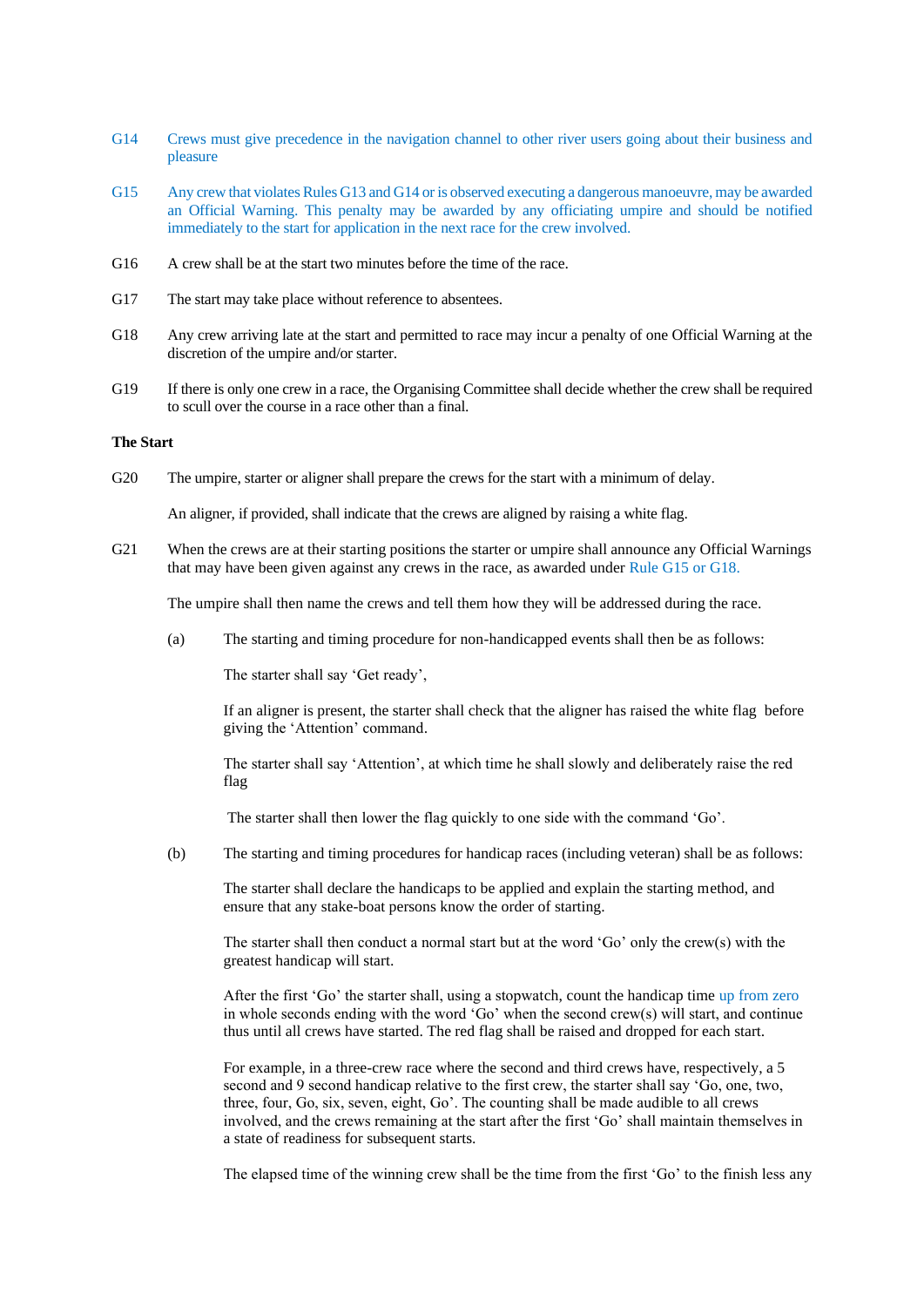starting handicap applied to that crew.

- G22 If the umpire, starter, or aligner considers the start false, he shall recall the crews to the start by saying 'Stop' and waving the red flag.
- G23 The decision to recall the crews shall be made before they have completed 50 metres of the course.
- G24 The crew or crews causing the false start, or deliberately sculling on after the race has been stopped, shall be given an Official Warning by the starter or umpire.
- G25 In the event of a false start by any crew in a handicap race, the normal 'false start' procedures shall apply except that the 50 metre proviso shall not apply.
- G26 If a crew refuses to start again or incurs two Official Warnings, including those awarded under Rules G15 and G18, the umpire shall disqualify it from the event.

### **The Race**

- G27 During the race, each boat shall remain on its proper course; it shall not encroach on the courses of other competing boats, nor interfere with them, nor prevent them from following their proper courses.
- G28 A crew continuing out of its proper course after due warning does so at its peril, and if it derives any advantage from so doing may be disqualified by the umpire.
- G29 The umpire shall be the sole judge of a boat's proper course and shall decide all questions relating thereto.
- G30 The umpire may call the attention of a crew to its steering only if
	- a) the crew is about to interfere with or foul another crew, or
	- b} disqualification is possible under Rule G27, or
	- c) there is danger of a collision with a temporary or permanent obstruction on or off the course.
- G31 When the umpire in a launch warns a crew, he shall
	- a) raise a white flag vertically above his head,
	- b) name the crew
	- c) point the flag at arm's length in the direction in which the crew is to move.
	- d) when the crew has responded, drop the flag smartly to the side out of sight.
- G32 When an umpire on the bank warns a crew he shall
	- a) raise a white flag vertically above his head,
	- b) name the crew
	- c) audibly instruct the crew in which direction it is to move.
	- d) when the crew has responded, drop the flag smartly to the side out of sight.
	- e) inform the next umpire of the instructions that he has given.
- G33 When the umpire stops the race, he shall wave a red flag and give the order 'Stop'.
- G34 When the umpire stops a crew but not the race, he shall raise the white flag vertically, name the crew and give the order 'Stop'.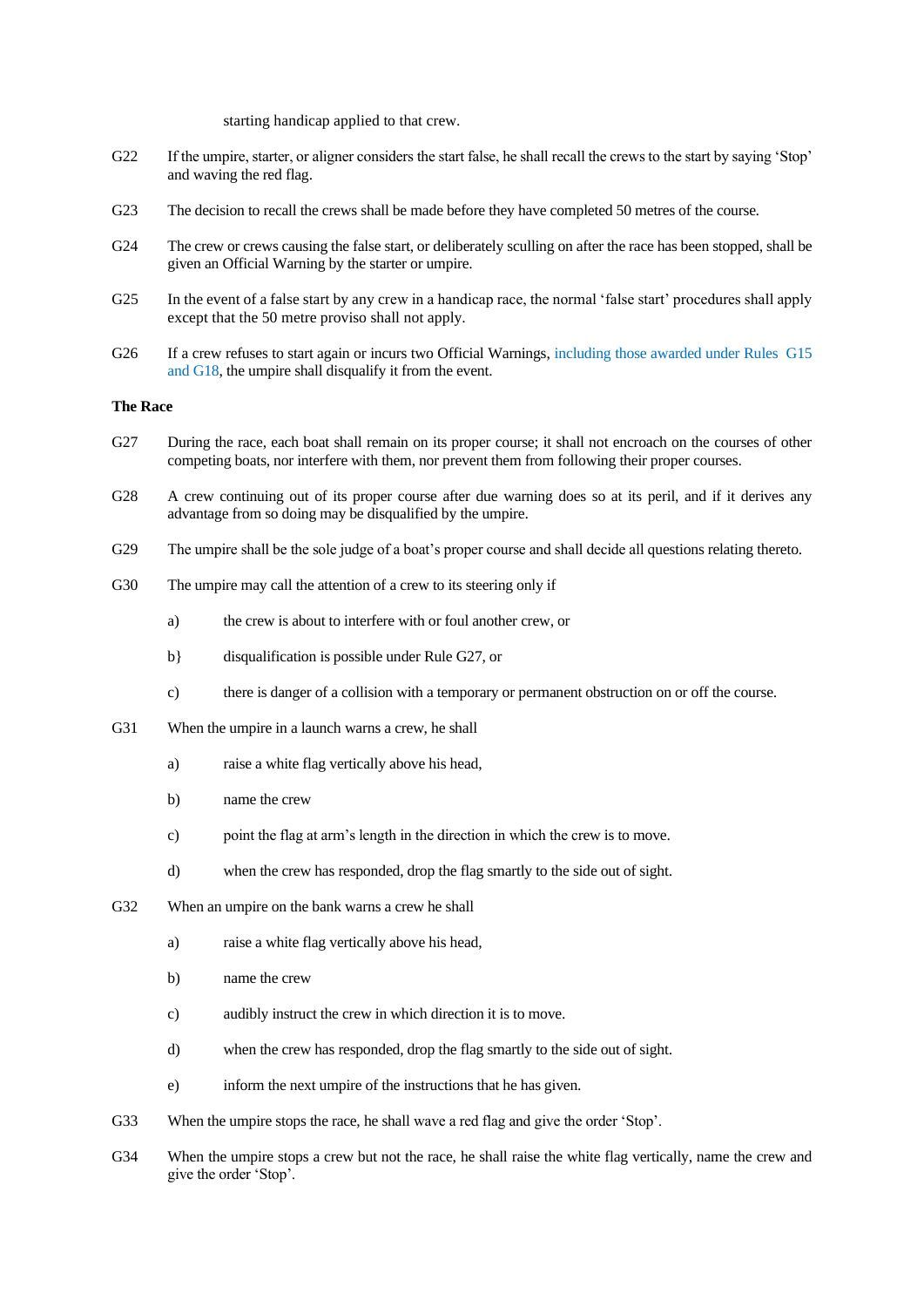- G35 When the umpire warns a crew because of the danger of collision with an obstruction, he shall raise the white flag vertically, name the crew, and announce, 'Obstruction, look ahead'.
- G36 Crews shall be responsible for their own steering and the umpire shall ensure that crews are not followed or paced during the race by other racing boats, nor receive any advice or instructions. No use shall be made of a megaphone, radio equipment or similar apparatus to encourage a crew from outside the boat.
- G37 A crew receiving any extraneous assistance risks an Official Warning or disqualification, and any following or pacing crew risks the same penalties.
- G38 If the umpire detects interference, he shall warn the offending crew, but no crew shall be disqualified for interference unless it has been warned.
- G39 After a foul, or repeated interference following warning, the umpire may:
	- (a) Allow the race to continue; for example if the offence, in the opinion of the umpire, will not affect the outcome of the race.
	- (b) Stop the race and restart it, either from the start or the point of stoppage; for example, if the offence occurred in neutral water.
	- (c) Disqualify an offending crew and allow the race to continue if more than one crew remains in the race.
	- (d) Stop the race, disqualify an offending crew, and restart the race, either from the start or from the point of stoppage.
	- (e) Determine the finishing order; for example, if the offence occurred near the finish line.
	- (f) Adopt a combination of these actions.
- G40 A crew shall abide by its own accidents except where:
	- (a) Damage to equipment is sustained within 50 metres of the start, or
	- (b) Damage is sustained by interference from an outside agency.

In such cases the umpire may order the race to be re-sculled. The Organising Committee shall decide the time of the re-scull. However, if it is subsequently discovered that no damage has been sustained, the crew claiming damage is liable to disqualification.

#### **The Finish**

- G41 Judges shall be appointed to decide the order in which boats pass the finish line, and may be required to determine the distance between them. If necessary, they may inspect any official photographic records of the finish.
- G42 There shall be a chief judge who shall be an umpire.
- G43 In the case of a race umpired from a launch, when all crews have crossed the finish the umpire shall indicate to the judges by raising his white flag line that the race is in order and no protest has been lodged.

If the race is not in order, the umpire shall raise his red flag.

- G44 In the case of a bank-umpired race the co-ordinating umpire shall indicate to the judges whether or not the race is in order.
- G45 The judges shall declare the race results. If a red flag has been given, the judges shall pay attention to any declaration of the umpire.
- G46 A crew has completed the course when the bows of the boat cross the finish line.
- G47 If a competitor, other than a coxswain, falls out of the boat, the crew may still be placed.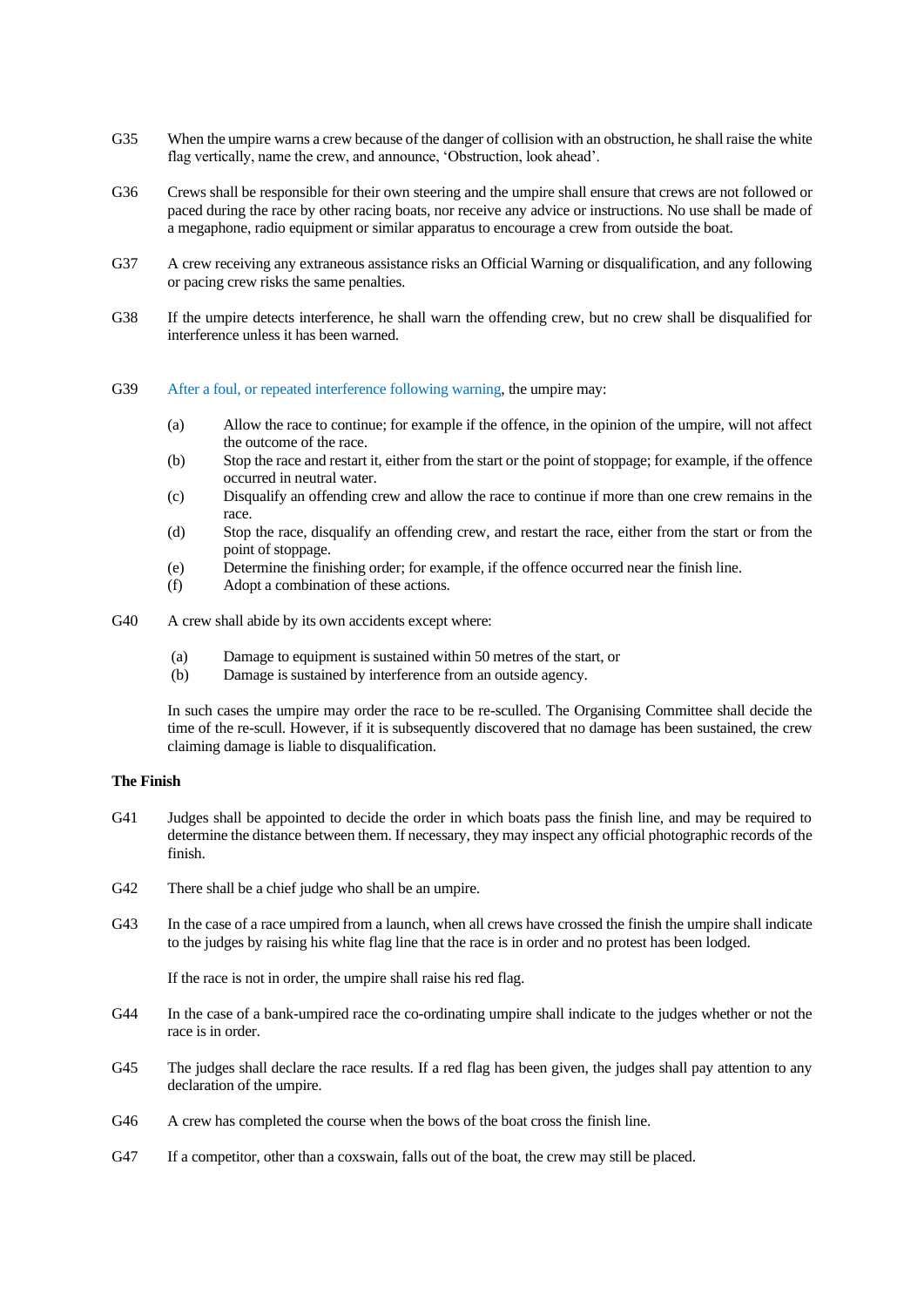- G48 If a coxswain falls out of the boat, the crew shall be deemed not to have completed the course; the verdict shall be 'Not Sculled Out'.
- G49 If two or more boats are judged to cross the finish line simultaneously, the Organising Committee shall arrange a re-scull. If a crew refuses to re-scull, it shall be disqualified.
- G50 In the event of a dead heat in a handicapped race, if the race is re-sculled over a part (normally a half) course, the original handicap difference shall be reduced accordingly.

### EXPLANATORY NOTES AND COMMENTS

- *G2 The principle behind this Rule is that every competitor should have an equal chance of winning. Allowance may have to be made for unequal stream. A boat is not entitled to leave its own proper course in order to try to deprive an opponent of such advantages as properly belong to that opponent.*
- *G8 It is desirable than an umpire should provide for his own use a megaphone and two flags, one red and one white, each measuring 16 inches x 12 inches (406mm x 305mm). An umpire should also have available a stop-watch. An umpire should inform the competition secretary in advance if he requires the Organising Committee to provide any such equipment.*
- *G9 The intention of this Rule is that the umpire's eye level should be sufficiently high for him to obtain an adequate view of the crews and course, and that he and his flag signals should be easily seen by the competitors. To this end a suitable launch should have support at chest or waist level for the umpire, and be stable, manoeuvrable, adequately fast but of low wash characteristics, and be driven by an experienced driver.*
- *G12 The umpire must ensure that the course continues to provide safe and fair racing on all stations as conditions change and notify the Organising Committee if the course need to be corrected.*

*An umpire should accept the positions of stake-boats 'as found' but should be prepared to notify the Organising Committee of any movement of the stake-boats he may notice. In the event of one or more of the stake-boats clearly being out of position the umpire is entitled to refuse to use it and make such 'on-the-spot' arrangements as he may think fit and proper depending on all the circumstances.*

- *G16 'At the start' means on the stake-boat or on the start-line. Rule G18 should always be applied, but an umpire or starter should satisfy himself that an absent crew is not being delayed by causes outside its control.*
- *G17 If the umpire has not already received from the start marshall an explanation for the late arrival of a crew, he or she may contact the raft marshall for such explanation*
- *G18 The starter should ensure that any affected crews understand that an Official Warning counts as a false start, and so a false start in the race will eliminate them. He shall ask for an acknowledgement from any crews so named. Official Warnings may be given by umpires or the Race Committee for a variety of infringements of the Rules; an Official Warning from either of these sources shall be taken into account by the starter.*
- *G21 The start shall be given by the 'Get Ready' – 'Attention' – 'Go' sequence given in the Rule. At 'Get Ready', the crews must get ready to race. At this stage crews may indicate that they are not ready by a raised hand from the coxswain, or verbally in the case of a single sculler. If a crew indicates that it is not ready, it is essential that it takes positive action to be ready as quickly as possible. If the starter believes that one or more crews are delaying the start through incompetence or without good reason, or if wind conditions make it too difficult for all crews to achieve simultaneous alignment down the course, he shall indicate his intentions to proceed with the start by the words 'Hands Down', or verbally in the case of single scullers.*

*If, or when, there is no indication that any crew is not ready, or the starter has indicated his intention to proceed, the starter shall continue with the start. (If there has been a delay, the starter may repeat*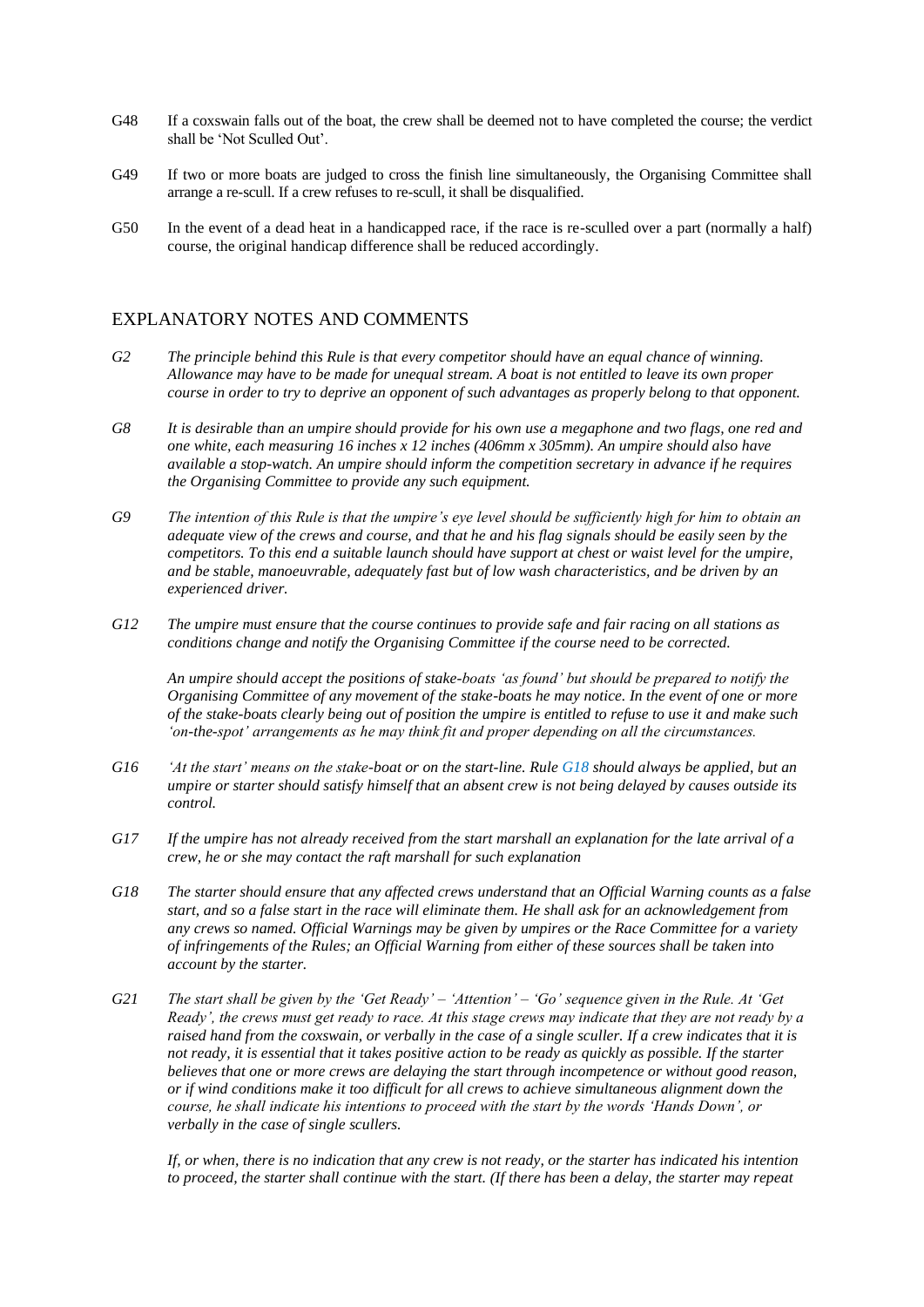*'Get Ready' to recall crews' attention to the start procedure.) The starter shall slowly and deliberately raise a red flag, at the same time saying 'Attention'. At this stage, the starter shall be in full control of the start and shall start the race by dropping the flag smartly to the side, at the same time saying 'Go'.*

*Between 'Attention' and 'Go', crews must be ready to start on the start order; crews shall not be able to delay the start procedure after the 'Attention' instruction is given, and must start when the flag is dropped and the 'Go' is given.*

*If, after raising the flag and saying 'Attention' the starter is not satisfied that all is well, the red flag shall be lowered slowly and the starter shall say 'As you were'. The start sequence shall then begin again from 'Get Ready'.*

*There shall be a positive and deliberate pause between 'Attention' and 'Go'. The pause between the raising of the red flag and the start command shall be variable.*

- *G22 A start is 'false' if any boat leaves its starting position before the word 'Go'. It is not 'false' if a boat fails to start when the word is given, unless some unforeseen incident prevents the starting signal from being seen or heard. The point 50 metres from the start should be clearly marked. If both umpire and starter are present, the umpire has the responsibility of giving an Official Warning.*
- *G30 A temporary obstruction on the course may be another boat, an object in the water, or any other item that should not be there including swimmers or animals. In these circumstances the umpire should monitor the situation and should warn the crew in plenty of time if the crew needs to take avoiding action; the umpire may, in this case only, give steering advice to the crew. The umpire also has the option of stopping the race and declaring a verdict, or re-sculling the race from the start or the point of stoppage.*

*In the case of a similar temporary obstruction off the course, whether legitimately there or not, a crew in danger of collision should be warned to return to the course or, if necessary, stopped. The race would not be stopped.*

*A permanent obstruction, on or off the course, could be any structure that may provide a risk of damage or injury to boat, equipment or crew, and may include the bank, staging, moored boats or heavy buoys. The umpire should delay warning a crew for as long as possible, consistent with safety, to give the crew every opportunity of recognizing the obstruction itself. But, if the warning is ineffective and a collision seems imminent, the crew should be stopped. In deciding the point at which a crew should be warned, the umpire should bear in mind the experience of the crew involved.*

*A crew warned or stopped because of obstruction may continue to race after it has corrected its course, unless the race itself has been stopped.*

*If two boats are converging in 'neutral water', i.e. very close to the line that the umpire judges to separate their proper courses, and the umpire considers that there is danger of a foul or interference, he may raise the white flag and name both or use the phrase "Both crews move apart".* 

- *G32 Instructions to crews given from the bank should be phrased: '...... Club, move to starboard', or '.... Club move to port' as appropriate. If this fails, the umpire may try 'bow-side' or 'stroke-side', or any other words to achieve the desired effect.*
- *G37 The umpire should warn any persons detected to be offending against the intention of this Rule, and if the offence continues, he should consider giving the crew concerned an Official Warning or disqualifying it. There is no objection to mere encouragement, but every attempt should be made to stop any apparently pre-arranged method of conveying instructions, especially in steering.*
- *G38 Definition of interference is given in the Introduction to the Rules of Racing. The distance between boats at which interference can occur must vary according to conditions, and is entirely a matter for the discretion of the umpire.*
- *G39 Definition of a foul is given in the Introduction to the Rules of Racing.*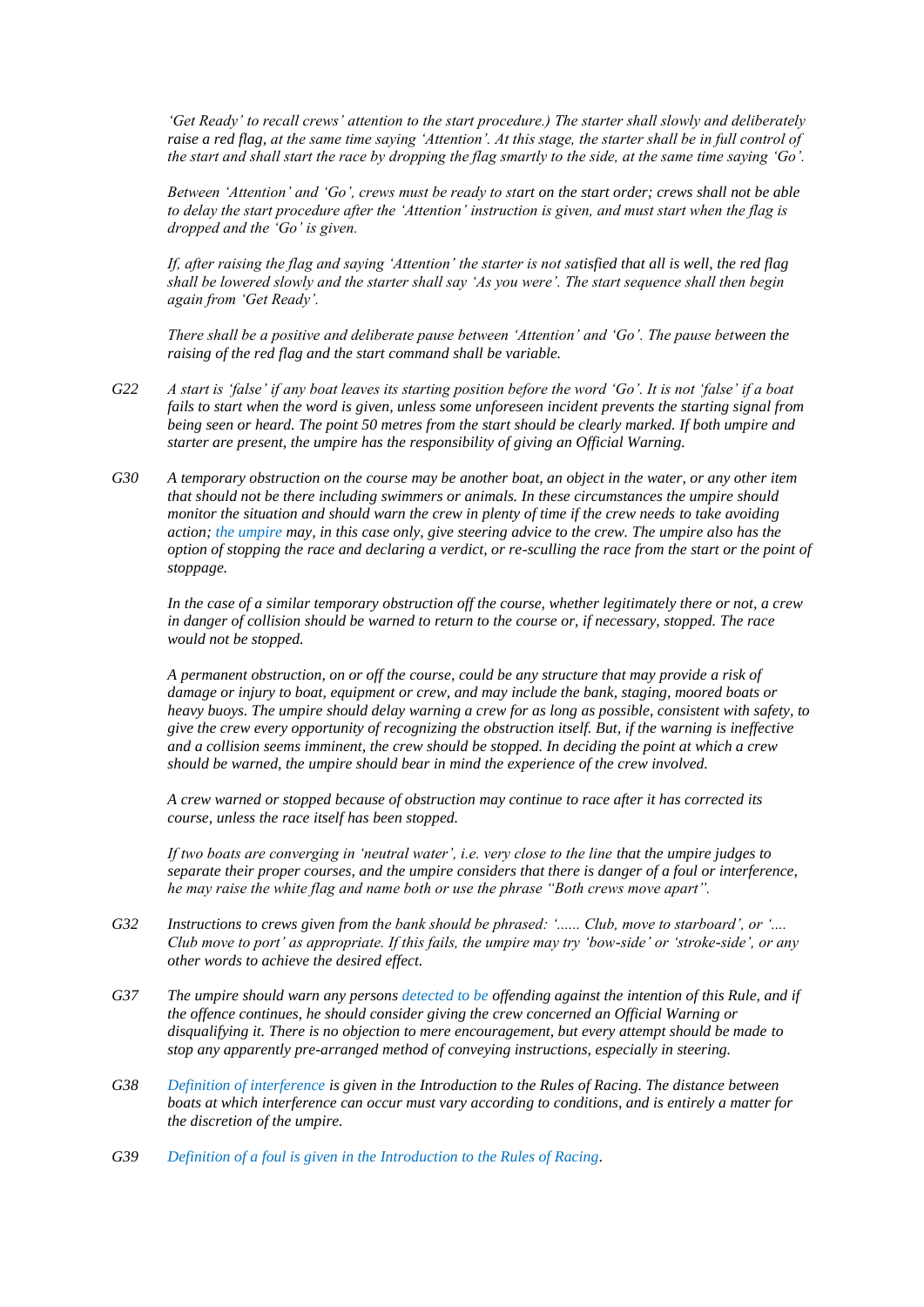*In the event of a restart under (b) or (d) being ordered in the early stages of the race, it should take place from the start; otherwise it should take place from the point of stoppage. Care should be taken, in the latter case, to ensure that the boats are in the same relative positions to each other as at the moment of stoppage. If the restart cannot take place immediately because of damage incurred to equipment, the Organising Committee shall decide the time and course for a re-scull.*

*G40 'Outside agency' means an object or incident originating outside the boat, and does not cover breakages or accidents in the boat not resulting from external interference, or incidents for which a competitor is to blame.*

*All regattas and clubs should have available an adequate complement of spare components, and a boatman or skilled hand to carry out running repairs. It is the responsibility of the Organising Committee, and also each crew, to check the boats prior to using them.*

*G41 The race finish line should be clearly identified by a finish post at water level on the far bank and a post or sight-line on the judges' side of the river.*

*It is usual to employ two or more judges for a race, and they consult together before giving their decision. If there is a difference of view between the judges on the finish order or the distance to be declared, the view of the chief judge shall prevail.*

*It is normal practice for the judge to indicate when the first crew crosses the line. This will be necessary if the launch umpire is timing the race. It is also desirable but not mandatory for the benefit of the competing crews. The indication may be the lowering of a white flag, or the ringing of a bell, or both.* 

*The distance by which a boat is declared to have won may be the smallest that can be judged, and a dead heat should be given only when it is impossible to see which boat passed the finish line first.*

*The judges must take no account of anything that may have happened before the boats pass the finish line, such matters being the responsibility of the starter and umpire.*

*A separate enclosure, preferably covered, should be provided for the judges in order that they may confer in private before declaring their verdict.*

*G49 It is the responsibility of the Organising Committee to decide the time and course for any re-scull; the umpire's responsibility ceases when he orders the re-scull. Both dead-heated crews may be passed through to the next round of competition, thus avoiding a re-scull, if the draw and course can accommodate the situation.*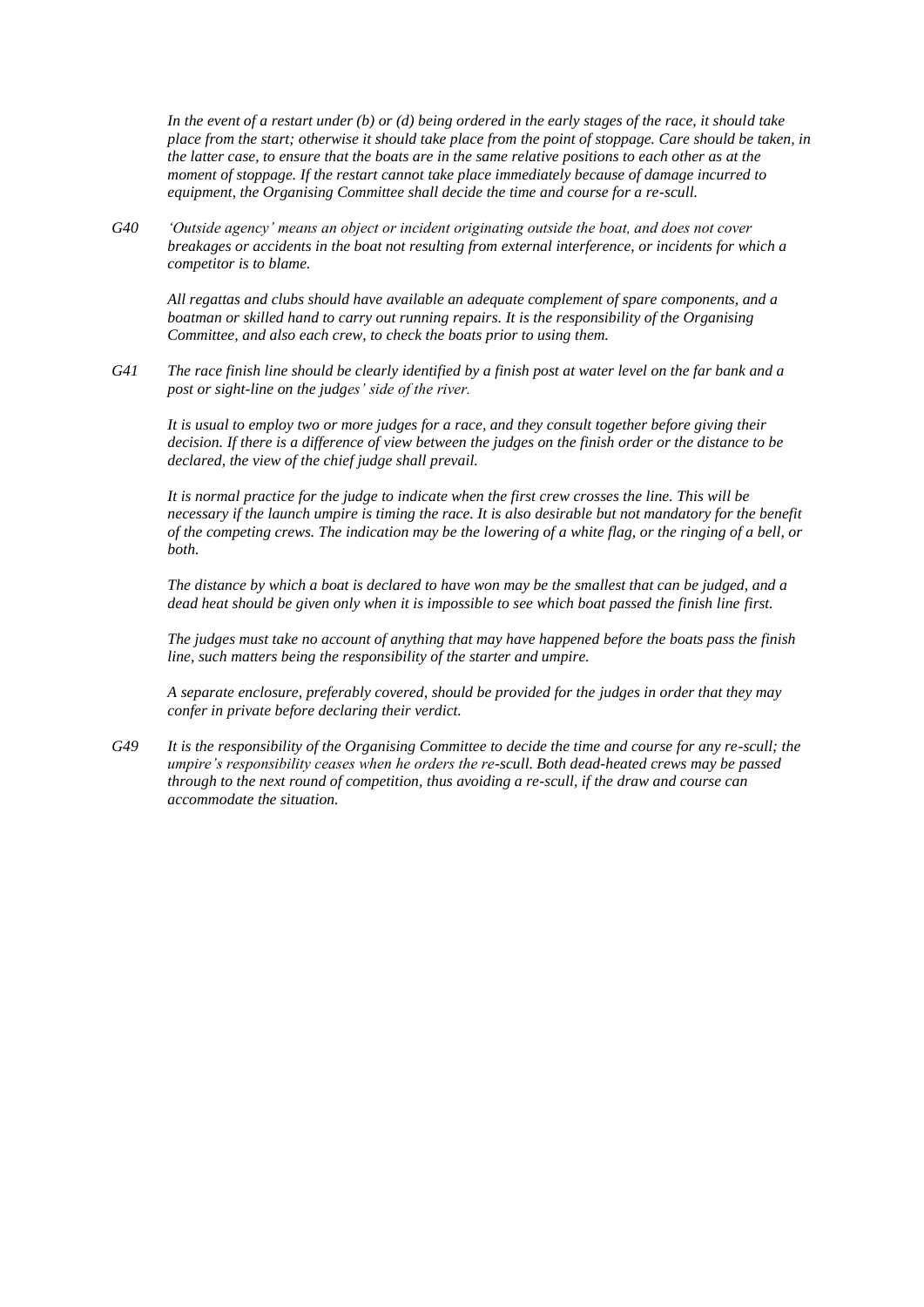## SECTION H - PROCESSIONAL RACE REGULATIONS

### **General**

- H1 These Regulations shall be so applied as to ensure that all competitors race under fair conditions, but considerations of safety shall take precedence at all times.
- H2 The organisation responsible for an event shall maintain Local Event Rules specific to the competition. The SRA Rules of Racing and the guidelines for processional events, in so far as they may be applicable, shall govern the event, but the Local Event Rules shall prevail where there may be conflict.
- H3 The competition shall be divided up into sections selected from the categories of events in the SRA Rules of Racing, Section D.
- H4 Veteran scullers shall not be subject to handicapping.
- H5 A competitor may scull in one section only, but, subject to the Organising Committee accepting multi-entries, the same competitor may also cox in one or more other sections, and, subject to the same proviso, a coxswain may cox in any number of sections.
- H6 If the entry exceeds the number of boats available the crews shall be raced in divisions, split in order of status whenever possible.
- H7 The order in which the competing crews start shall be decided by ballot, except that the scullers of the winning crew of the previous year, should they enter as a crew, shall have the option of starting first.
- H8 The Organising Committee shall provide a pre-course briefing to crews describing potential hazards on the course and any penalties as stated in the rules for the event.

### **Conduct of Racing**

- H9 A crew may start only in its allotted division. A time penalty may be imposed on any crew starting out of its balloted position, the amount of the penalty to be decided by the Race Committee.
- H10 Within each division the crews shall be started at intervals of approximately 20 seconds.
- H11 The time taken by each crew to complete the course shall be measured in such manner as the organising committee shall decide. The crew or crews that complete the course in the shortest time overall, or the shortest time within a section, shall, subject to disqualification or time penalty, be declared to be the winning crew or crews of the event or the section respectively, but no section shall be recognized in which fewer than two crews enter.
- H12 The progress of the competing crews shall be watched by officials, stationed along the course, who may be umpires (qualified or probationary) or others (race monitors). Each official shall have the powers to warn, to impose a time penalty, and to disqualify (if an umpire) or recommend a disqualification (if a monitor), according to the SRA Rules of Racing and Local Event Rules.
- H13 An umpire may call the attention of a crew to its steering only if
	- a) the crew is about to interfere with or foul another crew, or
	- b} disqualification is possible
	- c) there is danger of a collision with a temporary or permanent obstruction on or off the course.
- H14 If the umpire detects interference, he shall warn the offending crew, but no crew shall be disqualified for interference unless it has been warned.
- H15 An Umpire intending to disqualify a crew shall, if possible, notify that crew immediately. Upon being notified of its disqualification, the crew shall ensure that it causes no interference in the remainder of the race.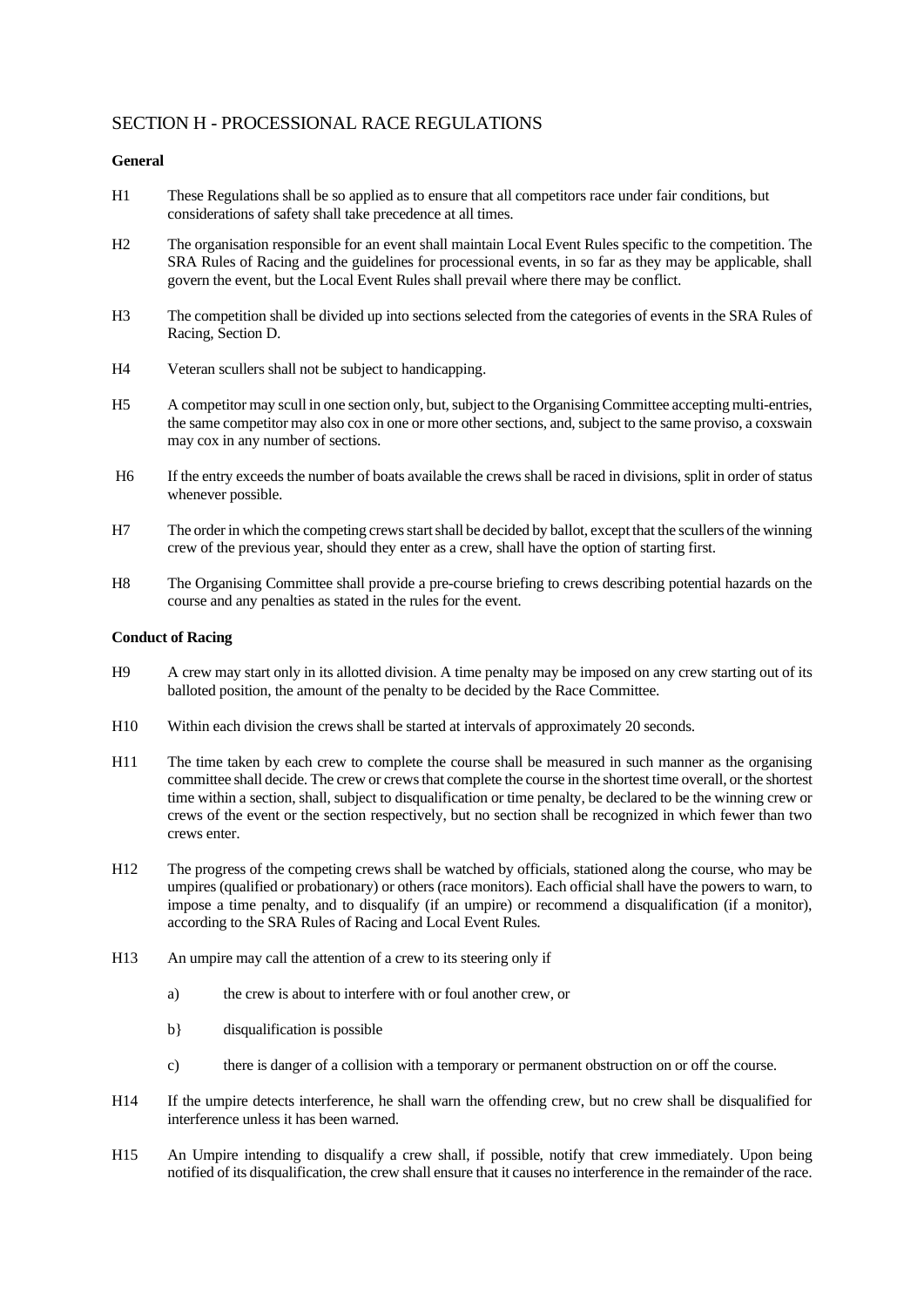The Umpire shall notify the Race Committee at the finish of the race and the disqualified crew as soon as practicable afterwards.

- H16 Crews infringing any other race rules shall be liable to incur a time penalty up to 30 seconds. If an official considers that a time penalty should be imposed, the amount of the penalty shall be decided by the Race Committee in consultation with the official.
- H17 Crews shall be responsible for their own steering and the umpire shall ensure that crews are not followed or paced during the race by other racing boats, nor receive any advice or instructions. No use shall be made of a megaphone, radio equipment or similar apparatus to encourage a crew from outside the boat.
- H18 A crew receiving any extraneous assistance risks an Official Warning or disqualification, and any following or pacing crew risks the same penalties.
- H19 Crews are subject to the fortunes of the day and can not be compensated for any delays caused by other river users or other competitors.

### **End of Race**

- H20 A crew has completed the course when the bows of the boat cross the finish line.
- H21 If a competitor, other than a coxswain, falls out of the boat before the finish, the crew may still be placed.
- H22 If a coxswain falls out of the boat before the finish, the crew shall be deemed not to have completed the course; the verdict shall be 'Not Sculled Out'.
- H23 Judges shall be appointed to decide when boats pass the finish line, and the order in which they pass. If necessary they may inspect any official photographic records of the finish.
- H24 There shall be a chief judge at the finish who shall be an umpire and shall be a member of the Race Committee to provide a focal point if other members of the Race Committee are on station about the course.
- H25 Any objections or disputes raised by the crew must be lodged with the Race Committee within 20 minutes of the race finishing
- H26 The Race Committee shall consider any reports of officials regarding possible disqualification or time penalties, and shall confirm the amount of the penalty
- H27 In case of dispute, the Race Committee shall conduct an inquiry with affected parties
- H28 The Race Committee shall notify any penalized crews of decisions reached and any penalties imposed, before the results are announced

### EXPLANATORY NOTES AND COMMENTS

*H13 A temporary obstruction on the course may be another boat, an object in the water, or any other item that should not be there including swimmers or animals. In these circumstances the umpire should warn the crew in plenty of time so that the crew may take avoiding action; he may, in this case only, give steering advice to the crew.* 

*A permanent obstruction, on the course, could be any structure that may provide a risk of damage or injury to boat, equipment or crew, and may include the bank, staging, moored boats or heavy buoys. The umpire should delay warning a crew for as long as possible, consistent with safety, to give the crew every opportunity*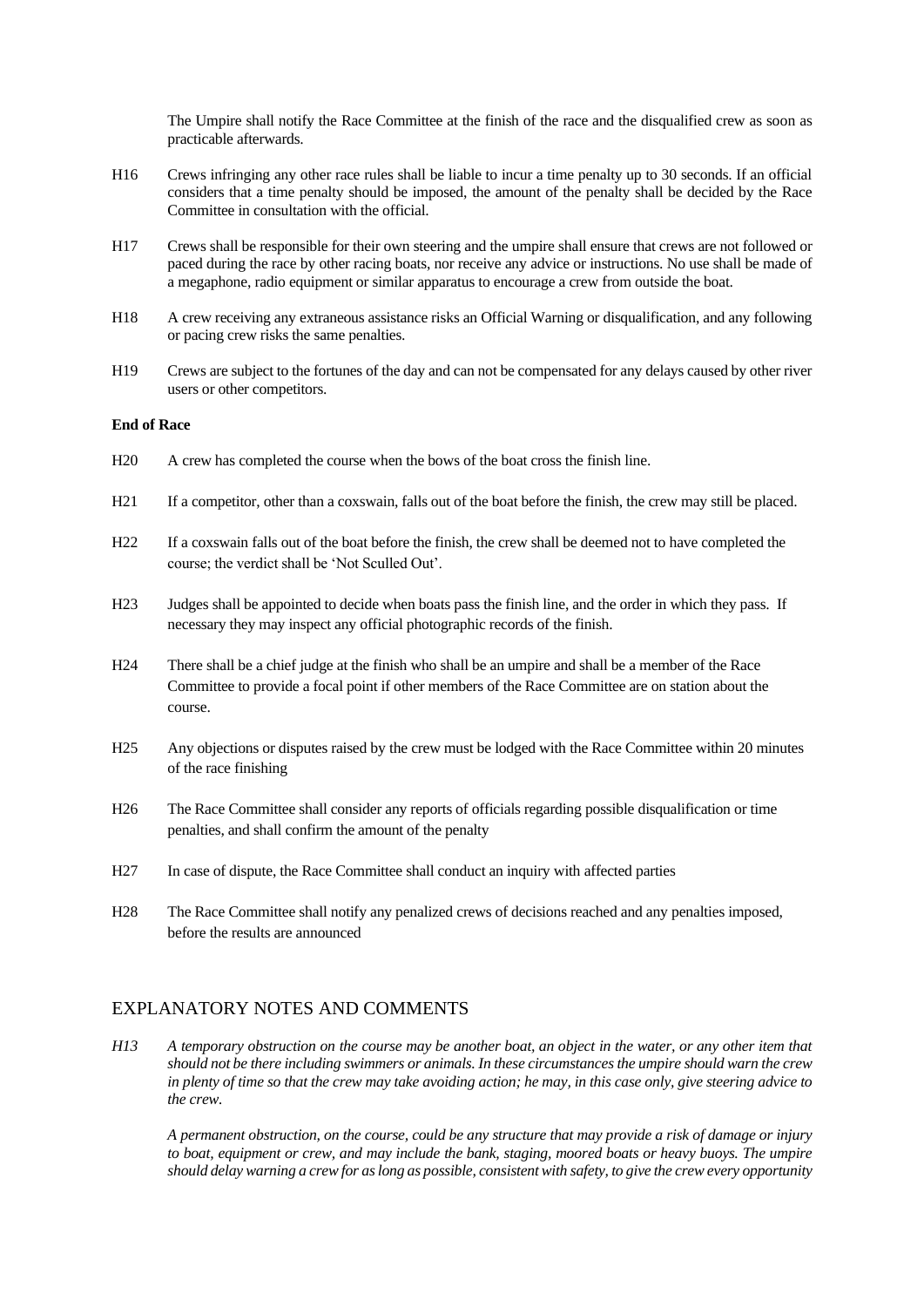*of recognizing the obstruction itself. But, if the warning is ineffective and a collision seems imminent, the crew should be stopped. In deciding the point at which a crew should be warned, the umpire should bear in mind the experience of the crew involved.*

- *H14 Definition of interference is given in the Introduction to the Rules of Racing. The distance between boats at which interference can occur must vary according to conditions, and is entirely a matter for the discretion of the umpire.*
- *H23 The race finish line should be clearly identified by a finish post at water level on the far bank and a post or sight-line on the judges' side of the river.*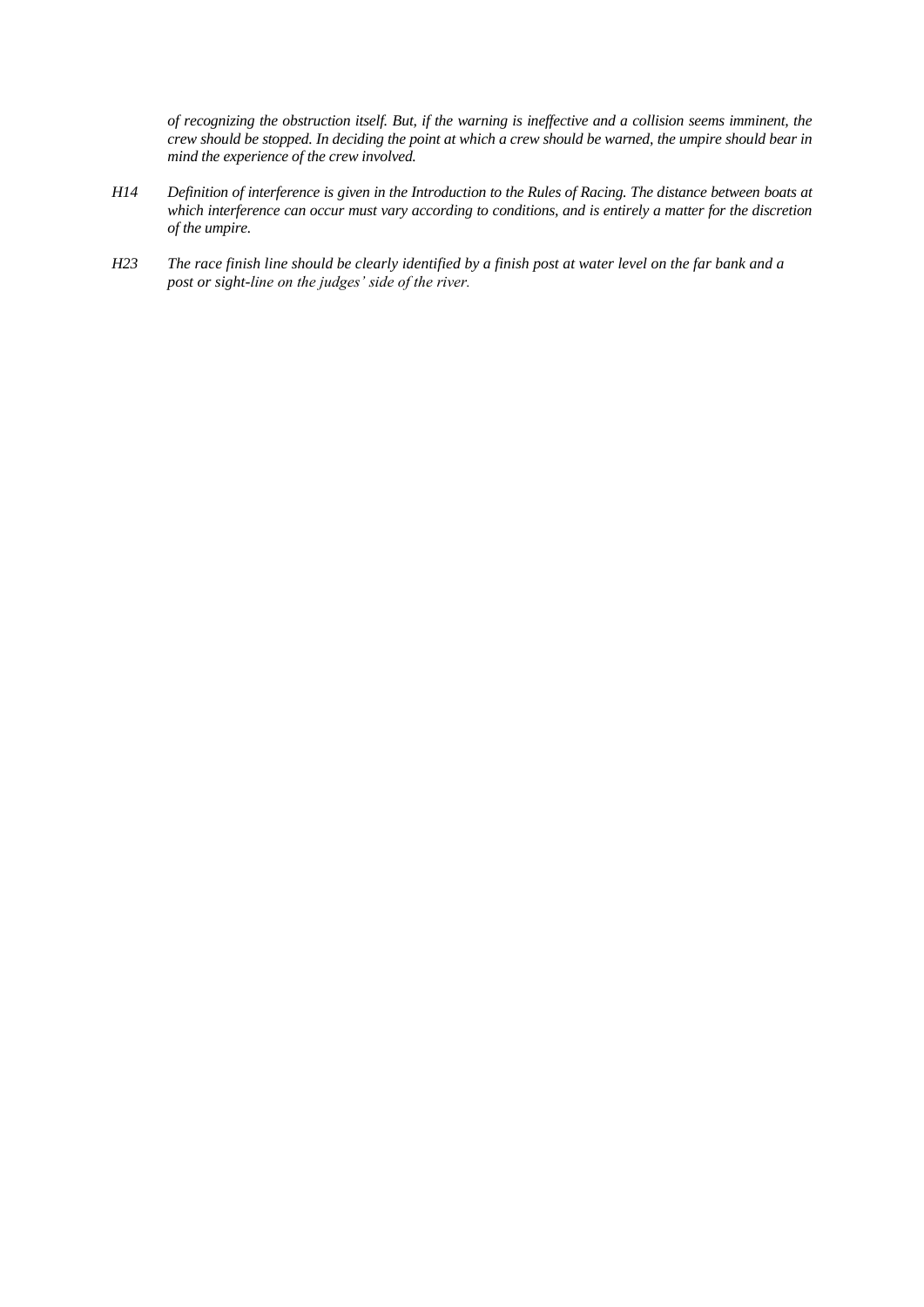### GENERAL RULES FOR PROCESSIONAL RACES

- 1 If there are islands in the course, the course rules must specify the correct side on which to pass these islands
- 2 If there are bridges in the course with multiple arches, the course rule must specify through which arches the crews may pass
- 3 Buoys may be placed on the course to direct crews, either for safety reasons or to prevent crews from taking a shorter course. The course rules must state on which side to pass the buoys and declare the purpose of the buoys.
- 4 Crews shall follow normal navigation rules and proceed to the right of centre in the direction of travel
- 5 Crews must be attentive to other river traffic at all times, and take particular care when emerging from behind an island or crossing a channel
- 6 Overtaking is permitted except where specific instructions to the contrary are given. The course regulations must state which crew should move in an overtaking situation. The general convention for skiff racing is that crews being overtaken shall yield the stream by moving away from the bank when going upstream and away from the centre when going downstream, and if a foul occurs, the crew being overtaken shall be at fault if it has failed to move correctly. However the organisers are not obliged to follow this convention if circumstances require otherwise, but then.it must be clearly stated which crew is at fault if a foul occurs.
- 7 There may be a need for clarity when crews meet when approaching and turning a bend in the course.
	- 1 If the turn is to the right when proceeding upstream, or to the left when proceeding downstream then the standard overtaking convention above will ensure the overtaking crew is given right of way
	- 2 If the turn is to the left when proceeding upstream or to the right when proceeding downstream, then right of passage changes if the convention above is followed, and so specific instructions must be given.
- 8 A no overtaking zone may be specified, for example through bridges, beside an island, or in a turn to avoid the situation at 7.2. The start and end of no-overtaking zones must be clearly indicated. Crews must not cause interference to following crews by stopping or deliberately slowing down in a noovertaking zone. An umpire may warn a crew that appears to be doing so.
- 9 Crews that infringe the rules, whether intentionally or not may be subject to penalties.

Disqualification may be awarded for

- a Disregarding the safety of other river users or competitors. This includes passing the wrong side of buoys that are placed for safety reasons.
- b Bringing another crew to a halt or fouling other crews repeatedly
- c Impeding another crew in a no overtaking zone, having received a warning
- d Using foul language towards another river user not in the race.

A time penalty of up to 30 seconds may be imposed for crews that start out of position or gain unfair advantage

a Taking a shorter course by missing buoys or other directional controls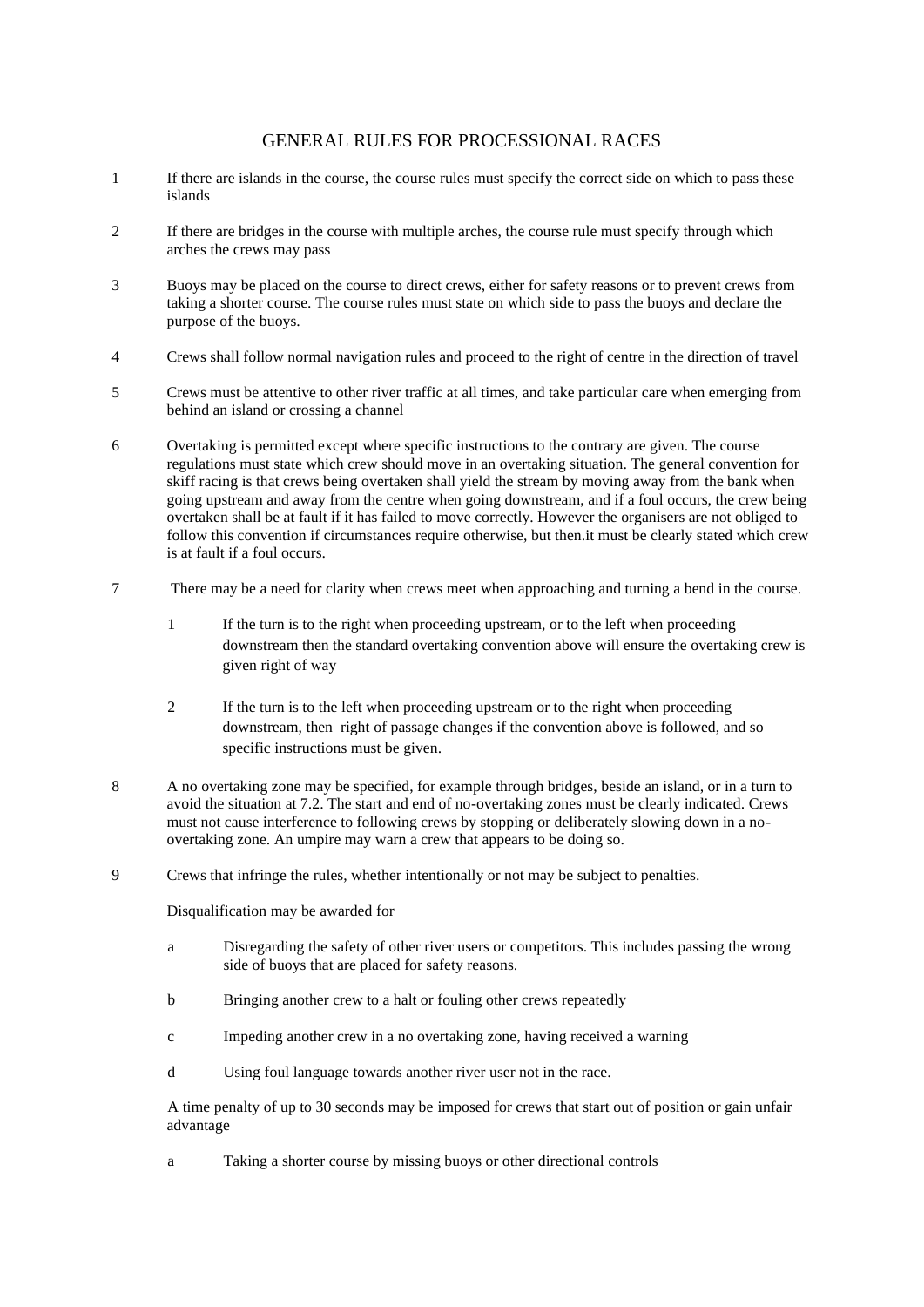b Overtaking in a no overtaking zone.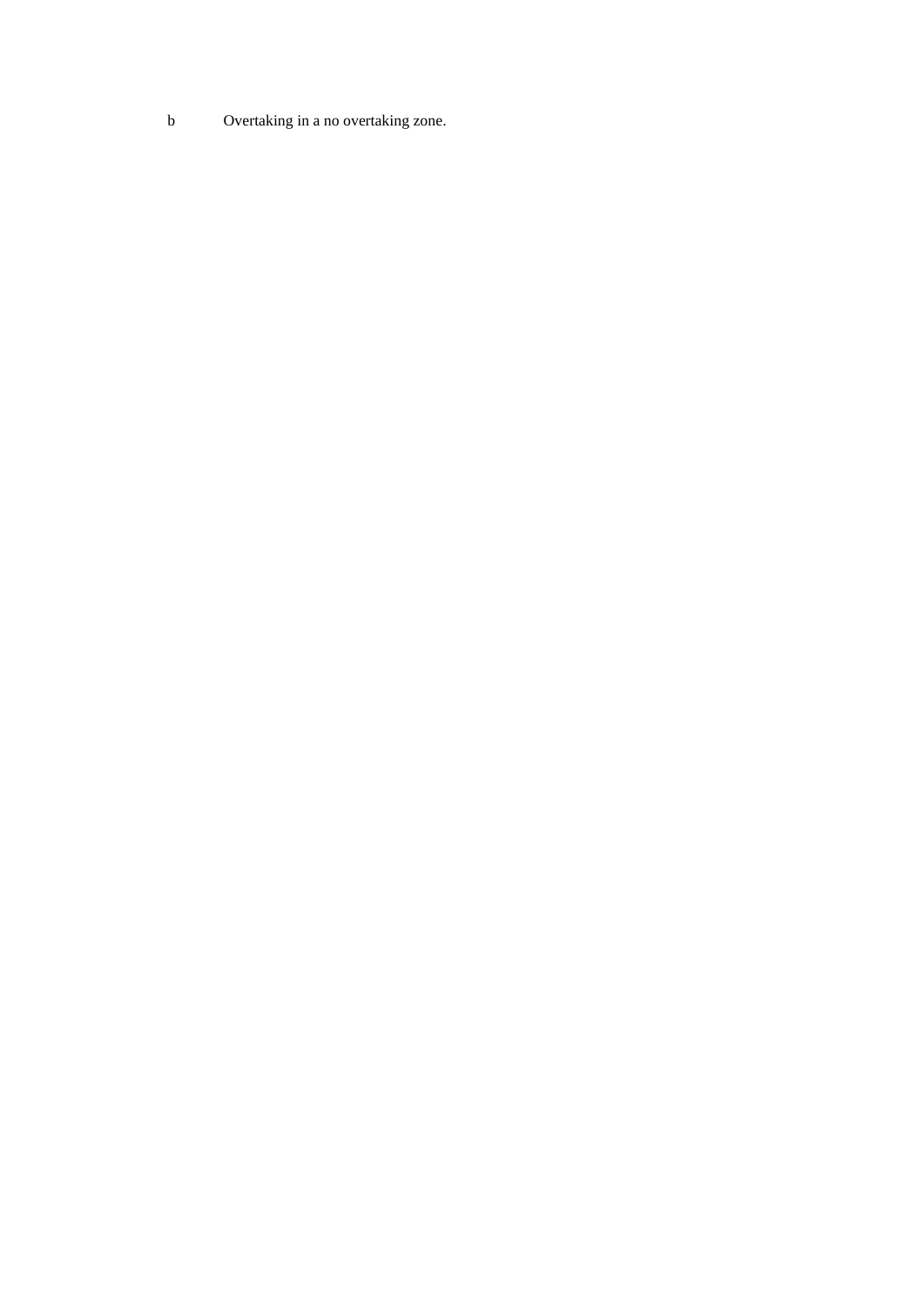## LIST OF PROCESSIONAL EVENTS

| <b>EVENT</b>        | <b>ORG</b>  | <b>TYPE</b> | <b>DATE</b> | <b>COURSE</b>        | Established | <b>TROPHIES</b>             |
|---------------------|-------------|-------------|-------------|----------------------|-------------|-----------------------------|
| Doubles             | <b>SRA</b>  | Doubles     | October     | Walton               | 1909/1956   | Heldmann Trophy             |
| Marathon            |             |             |             |                      | 1978        | Liz Walsh Trophy            |
| Wraysbury           | <b>WSPC</b> | Doubles     | May         | Runnymede            | 1984        |                             |
| Long Distance       |             |             |             |                      |             |                             |
| Sculls              |             |             |             |                      |             |                             |
| Dittons Double      | <b>DSPC</b> | Doubles     | May         | Thames Ditton        | 1953        | Tiny Knight*                |
| Sculls              |             |             |             |                      | 1983        | Nancy Knight*               |
| SSPC 6K             | <b>SSPC</b> | Doubles     | June        | Sunbury              | 2012        |                             |
| Gordon<br>Dear      | <b>SC</b>   | Mixed       | April/May   | Teddington           | 1994        |                             |
| Mixed               |             | Doubles     |             |                      |             |                             |
| Marathon            |             |             |             |                      |             |                             |
| Simon Mepham        | <b>TVSC</b> | Mixed       | April/May   | Walton               | 2008        |                             |
| Mixed               |             | Doubles     |             |                      |             |                             |
| Marathon            |             |             |             |                      |             |                             |
| <b>Singles</b>      | <b>SRA</b>  | Singles     | October     | Walton               | 1976        | <b>Jack Rosewell Trophy</b> |
| Marathon            |             |             |             |                      | 1983        | Gerald V Birch Trophy       |
| <b>DSPC</b> Singles | <b>DSPC</b> | Singles     | May         | <b>Thames Ditton</b> | 2007        |                             |

\* The Tiny and Nancy Knight Trophies are awarded to Doubles crews in which neither competitor has won a senior event.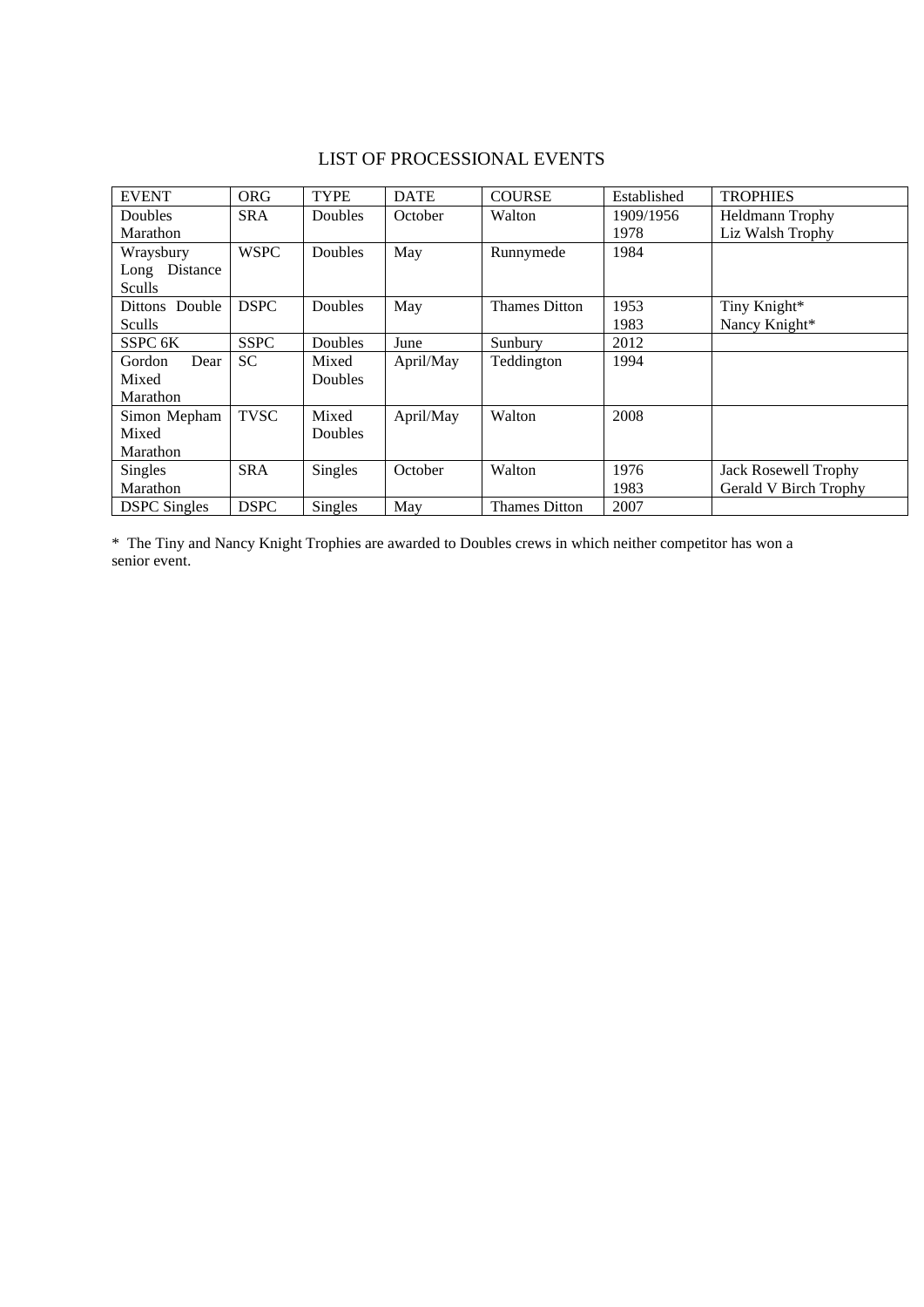## SECTION J - SAFETY REGULATIONS

### **Organising Committees**

- J1 No regatta or processional race shall take place without prior consultation between the organizers and the appropriate navigation authority to ensure that the event can take place under conditions that are safe for competitors and the general public alike.
- J2 A regatta racing course, and the navigation channel for other passing river users, must be marked with clearly visible buoys as required by the navigation authority. Notices must be prominently displayed to warn other river users of the event and the actions required of them.
- J3 In processional races, the areas before the start line and beyond the finish line shall be clear of all locks and weirs and give ample room for crews to be marshalled and turn in the former, and to clear the finish line in the latter, without interfering with other crews or with the course of other river users. Hazardous areas such as shallows, under-water obstructions, narrow passages, side channels and areas where other river traffic crosses the course, shall be conspicuously marked, and identified in the competitors' instructions.
- J4 The Organising Committee shall be responsible for ensuring that medical and life-saving services, as far as practicable in line with the BR Water Safety Code, are provided throughout the competition, both before, during, and after racing periods. It shall ensure that, if considered at risk, any officials and helpers in work boats or launches, and stake-boat persons, particularly if young children are provided with life jackets or buoyancy aids.
- J5 The Organising Committee shall ensure that all competitors and officials are made aware of the circulation pattern to be followed at all times during the period of racing, any regulations regarding marshalling, and practice, warm-up and wind-down areas, and any points of danger on or near the course. Competitors and officials shall also be made aware of the medical support arrangements, the positions of any safety boats and first-aid stations, and the locations of any emergency telephones.
- J6 Notwithstanding any of the regulations in this section, an Organising Committee, its officials and helpers shall not be held responsible for any loss, damage or injury suffered by competitors or spectators.

### **Race Committees**

J7 The Race Committee shall monitor water and wind conditions throughout the period of the competition. If at any time the Race Committee jointly considers that the conditions jeopardise the requirements of safety or of fair racing, they shall stop or suspend racing until such time as safe and fair conditions are restored. If circumstances permit, the Race Committee should consult with the Organising Committee, or its representative, before taking action and before resuming racing after an enforced break.

#### **Umpires**

- J8 It is the primary duty of every umpire, and every other official, to care for the safety of competitors, officials, other water users and the public at large. In particular, regatta umpires should give precedence to the avoidance of collisions in accordance with Rules G30, G31 and G32 and the Notes thereon.
- J9 Processional-race umpires shall give instructions to crews to avert collisions or accidents, and may stop crews for safety reasons. They shall note any breaches of the safety regulations and report such violations to the Race Committee for appropriate penalties.
- J10 A regatta race umpire should halt racing if safety or fairness is compromised, and should involve the Race Committee as soon as possible (see Rule J7).
- J11 A launch used for umpiring should comply with the characteristics in the Note to Rule G9 and, as far as practicable, be equipped with the recommended safety equipment in line with the BR Water Safety Code. Umpires and launch drivers must provide their own life jackets or buoyancy aids if they wish to use them.

**Crews**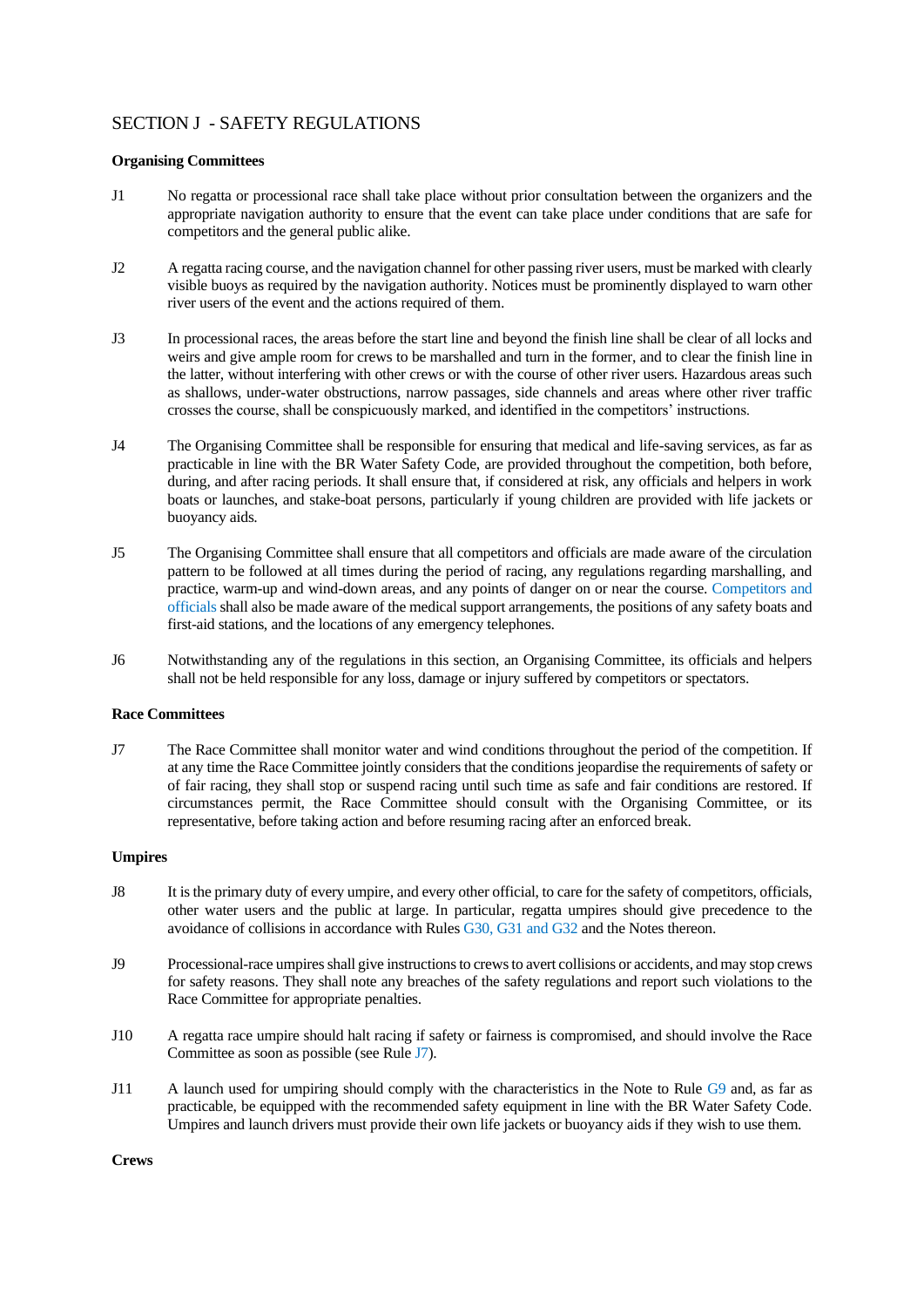- J12 Crews must proceed to the start according to the declared circulation pattern and must keep clear of a regatta course according to Rules G13 and G14.
- J13 Any crew that violates Rule J12 or any other mandatory safety regulation, or that is observed executing a dangerous manoeuvre, may be awarded an Official Warning.
- J14 All competitors enter a regatta entirely at their own risk (see also Rule J6), but to minimise the risk they should be in good health and able to swim a minimum distance of 50 metres in light clothing and shoes. Coxswains who may be considered at risk, particularly if young, must wear a life jacket or buoyancy aid.

## EXPLANATORY NOTES AND COMMENTS

*J6 It is advisable that an Organising Committee should state in its programmes and official notices a* disclaimer in the following words, or similar:

*'While the Committee will take all reasonable precautions to ensure the safety of competitors and spectators, and their property, it does not accept responsibility for any loss, damage or injury to persons or property, however caused.'*

*J14 All clubs are advised to carry and maintain adequate comprehensive insurance to cover personal injury to members on and off the water and personal injury and damage to property or third parties.*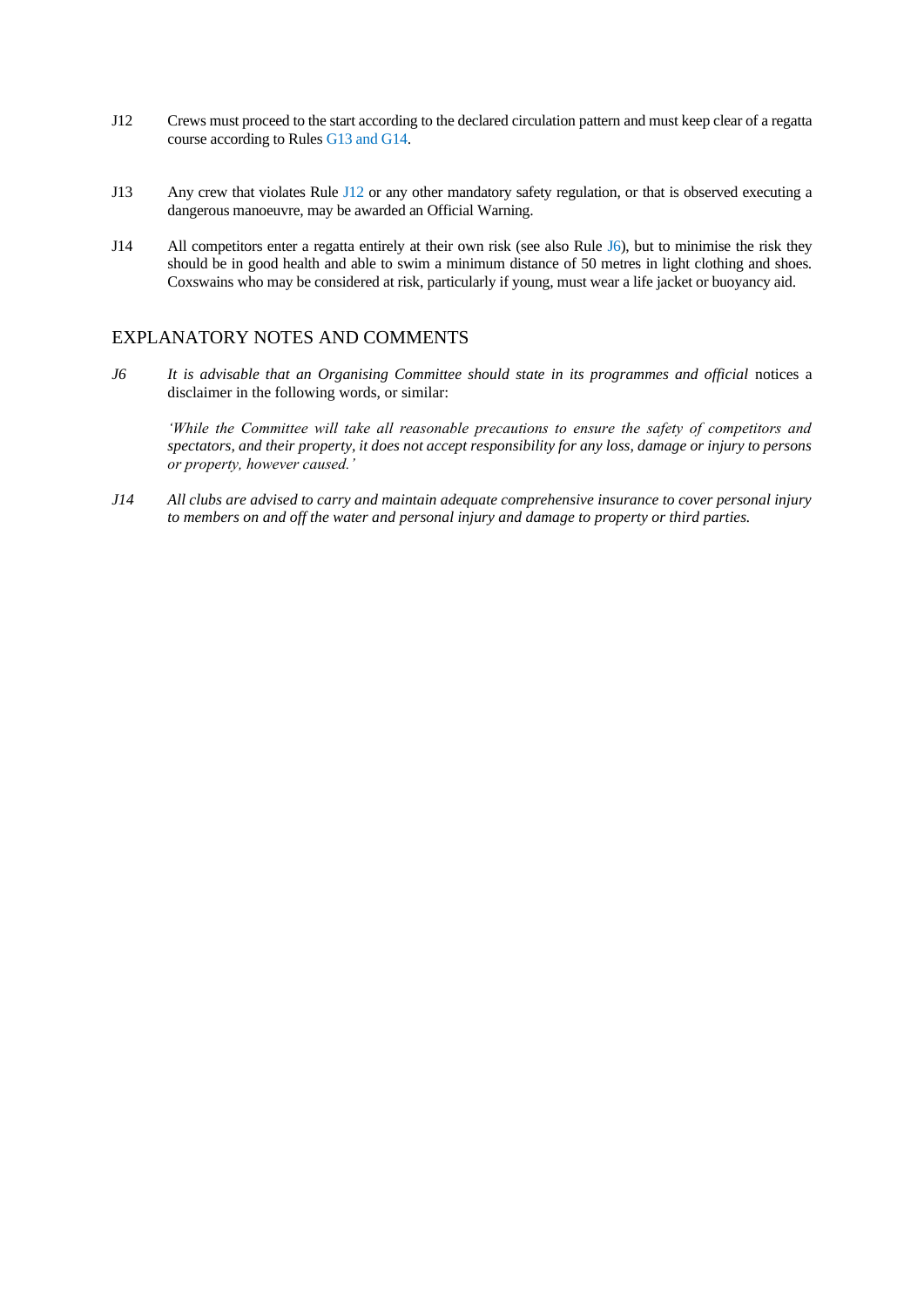## SECTION K- DISPUTES AND DISCIPLINARY PROCEDURES

### **General**

- K1 The decision of an umpire shall be final and without appeal. The jurisdiction of an umpire, or group of bankumpires, shall extend over the whole race including the start and the finish.
- K2 Race Committees and umpires may decide at their discretion any cases not covered in these Rules.

A report on such cases shall be sent to the Hon. Secretary of the SRA.

### **Protests**

K3 A crew may make an immediate protest at the end of a race against an umpire's decision. A protest should be signalled to the race umpire, if launch based, by the raising of hands as soon as the crew has passed the finish line, or, failing the umpire, to the chief judge.

A protest at a bank-umpired race may be made through the chief judge to the co-ordinating umpire.

A protest may be made by an official club representative on behalf of the crew.

- K4 Should an immediate protest to the umpire fail, a further protest may be made to the Race Committee, but appellants should realize that the Race Committee cannot overturn the decision of the race umpire, its powers being limited as described in the Note to Rule C9.
- K5 Any protest not satisfactorily settled between the crew concerned and the competition organisers, or any protest involving a poor umpiring or Organising Committee decision, shall be referred in writing by the Captain of the club of the protesting crew to the Chairman of the Qualified Umpires Sub-Committee.

### **Misrepresentation**

- K6 No one may compete in an event if not qualified to do so under the Rules of Sections D, E and F. Anyone found competing in an event while:
	- a) not qualified for the event, or
	- b) banned from competition, or
	- b) competing under a false identity

shall be disqualified from the competition together with the crew, or crews, of which he or she may be a part.

The incident shall be reported to the Hon. Secretary of the SRA, and the SRA Committee may take further action under Rule K11. (See also Rules B9 and B17.)

### **Unsportsmanlike Behaviour**

- K7 Competitors, crews, groups of club members, or supporters of a club shall be considered to have engaged in Unsportsmanlike Behaviour if they:
	- (a) Wilfully or repeatedly disobey safety instructions (Rule J13)
	- (b) Refuse to follow the instructions of an umpire or properly appointed official
	- (c) Physically or verbally threaten or abuse another competitor, competition official, helper (including stake boat persons), or members of the public
	- (d) Use foul or obscene language in the public hearing, or use foul or obscene gestures in the public view
	- (e) Being competitors, misrepresent themselves as in Rule K6
	- (f) Display any other form of misconduct deemed by an official to be 'unsportsmanlike'